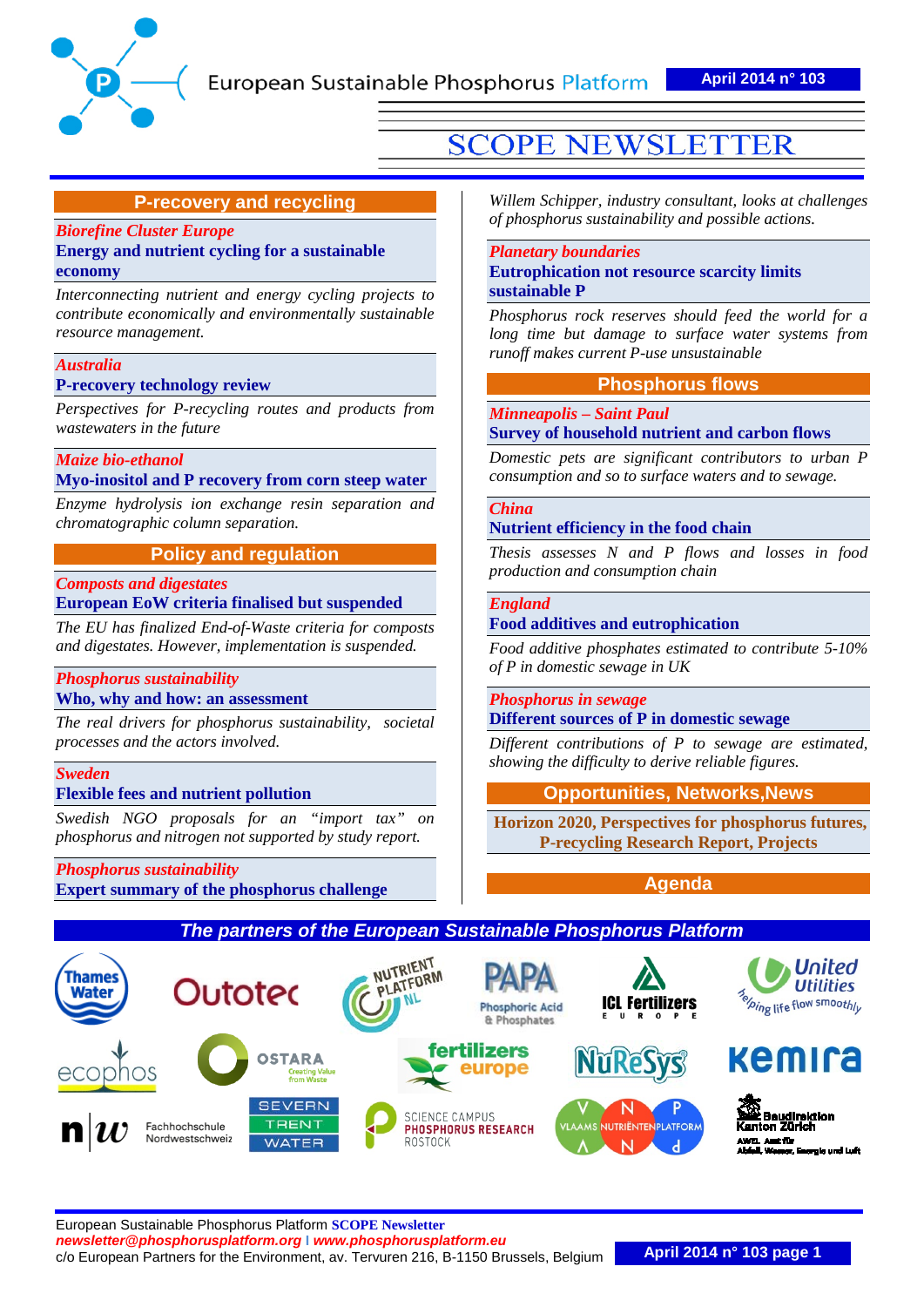

**P-recovery and P-recycling**

<span id="page-1-0"></span>**Biorefine Cluster Europe Energy and nutrient cycling for a sustainable economy**



The Biorefine Cluster Europe interconnects projects within the domain of nutrient and energy cycling. As such, the Cluster aims to contribute to a more sustainable resource management, both from an economic and ecologic point of view.

The Biorefine Cluster Europe interlinks 12 national and European projects, involving more than 100 institutes and companies from 18 member states, with a combined budget of more than 35 million euro.

By combing forces, the Cluster leverages available key knowledge and experience to **maximize impact on resolving the challenges in the fields of nutrient and energy cycling, bioenergy and biorefinery processes**.

The Cluster stimulates interaction between its member projects as well as between the partner institutes, organisations, companies and the experts within these.

The Cluster objectives include stakeholder outreach, policy makers support, stimulating business development, identifying gaps in knowledge requiring further research by means of new project development.

The competence focus of the Cluster can be subdivided into three categories:

- **sourcing sustainable biomass,**
- **improving energy technology**
- **refining and recuperating products from the bio-energy sidestreams.**

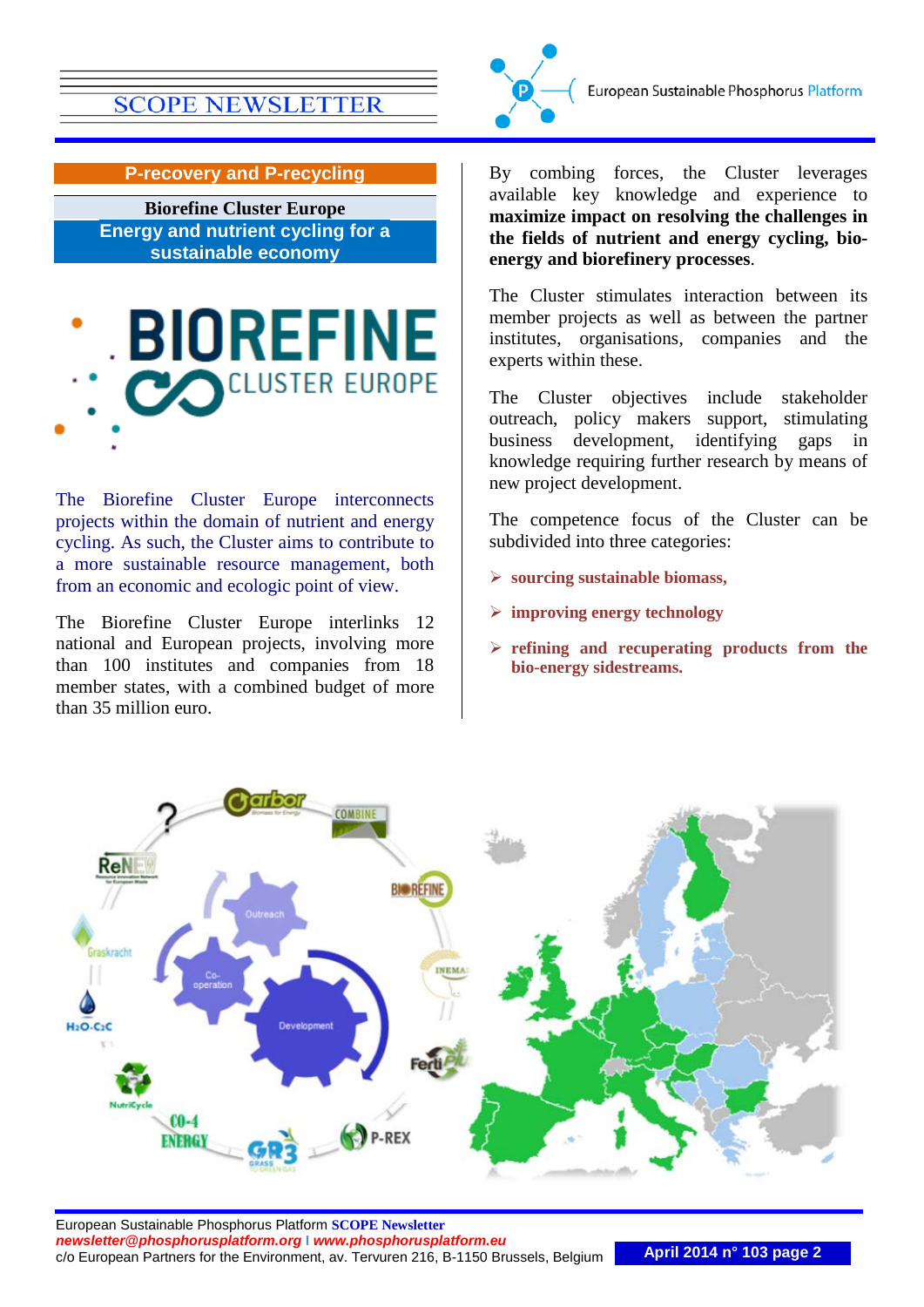## **Connecting people**

In the Cluster and its participating projects, specialists from varying fields of expertise are involved, with a balance of academia, policy makers and industries. By gathering and connecting these individuals, interactions may develop that benefit all people involved together with their projects. In numerous cases, research questions or implementation challenges arising in one project can easily be tackled by using outcomes or expertise from another project.

By putting like-minded consortia into closer contact with each other, new synergies with mutual benefit naturally emerge. In the near future, the Cluster will invest in developing networks to stimulate mobility of experts and interaction between companies and institutes, for example via International Training Networks (Marie Curie), COST Actions, industrial joint PhD systems, industrial innovation voucher systems etc.

## **Enhancing stakeholder impact**

Another advantage of combining forces leading to multiplied rather than summated effects, is the increased impact of jointly organised events (conferences, workshops etc.) or other forms of joint output (reports, position papers, memoranda etc.) versus a single project's outreach.

Success stories are the international ManuREsource conference (Bruges) and the Renewable Resources and Biorefineries conference (RRB-9 Antwerp). Both took place in 2013 and provided a good representation of projects in the Cluster. Similar support is foreseen for the RRB-10 conference in Spain (June 2014; *[www.rrbconference.com](http://www.rrbconference.com/)* ) and the second Sustainable Phosphorus Conference (ESPC-2) in Berlin (March 2015 *[www.phosphorusplatform.eu](http://www.phosphorusplatform.eu/)* ).

Additionally, the Cluster can help increase **dissemination of news items and deliverables of projects** by introducing them in newsletters and news feeds of other projects as well as those from the Cluster itself.



European Sustainable Phosphorus Platform

Furthermore, the Cluster website (*[www.biorefine.eu](http://www.biorefine.eu/)*) expects to generate more visits to each of the member project websites and will offer extended exposure to the member projects beyond the lifetime of the projects themselves.

Finally, the **'convincing power' towards policy makers or product end-users** is stronger when different projects point in the same direction; e.g. when regulatory changes are required or marketing of products needs to be stimulated.

## **Stimulating Development and Implementation**

The final goal of all Research & Development is (or should be) the actual **implementation of innovative technologies or strategies into the market**. Clustering forces can lead to more concerted actions in taking away constraints, thus accelerating market implementation. Some projects within the Cluster focus more on regulatory roadmaps, whereas others focus more on industrial pilot demonstration or on academic backing towards topics such as nutrient use efficiency or quality assurances of bio fertiliser P.

Simultaneously, the Biorefine Cluster facilitates the development, application and acquisition of new scientific and industrial projects that can **help the circular economy move forward.**

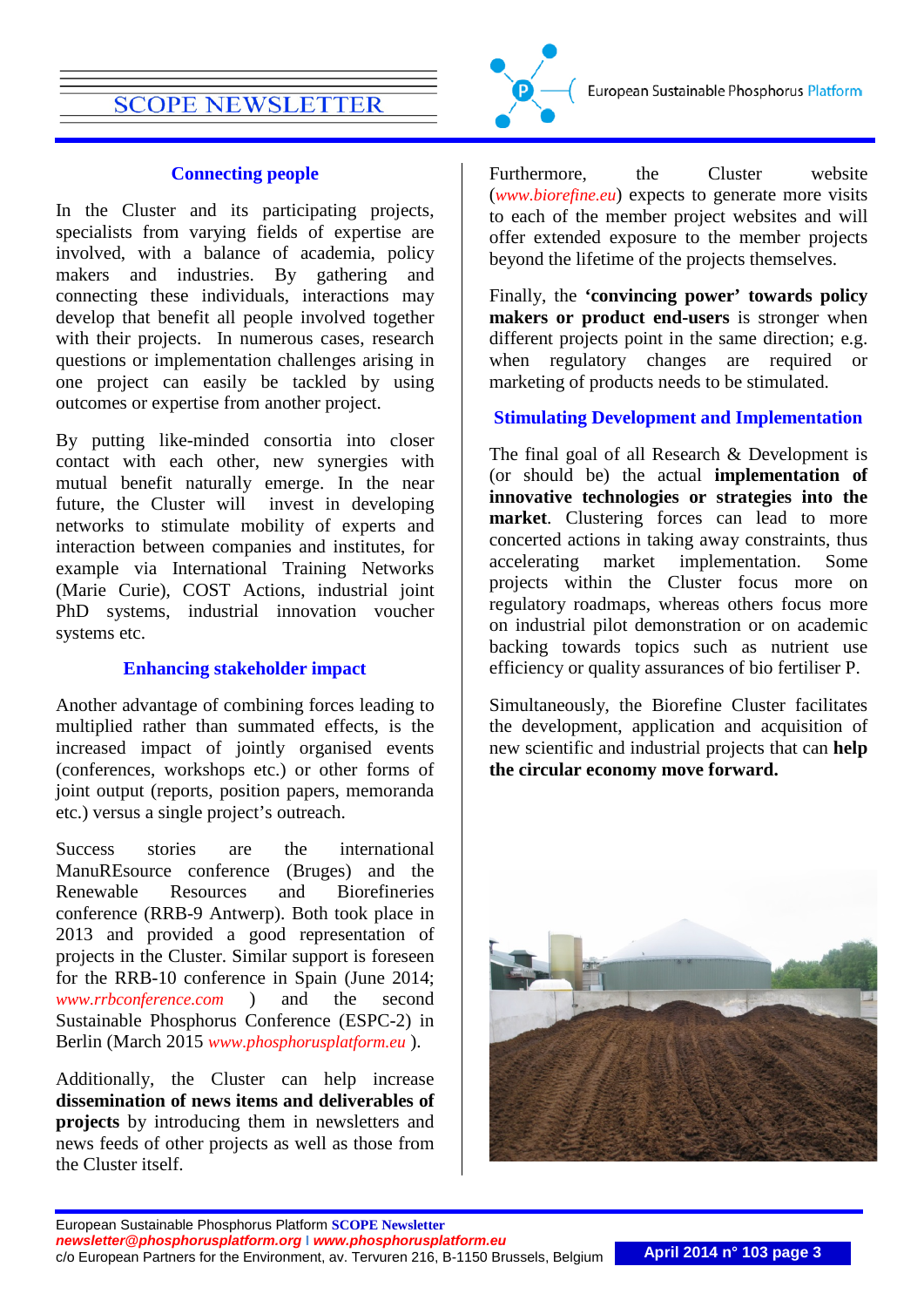#### **What Biorefine Cluster Europe can do for you**

The Biorefine Cluster initiative was launched by the NWE Interreg IV.B project BIOREFINE and has already been joined by many projects. **The Cluster is currently in full growth, accepting new projects and their consortia, applying for membership at increasing pace**. These new projects and consortia will set the groundwork for the activities related to the Cluster. Initial stages will be managed by the International Steering Group, which consists of institutes that coordinate at least one actively running project associated to the Cluster. The aim is to quickly evolve to a more involved community in which other institutes within the framework of the Cluster take the lead in organisation, communication and dissemination.

The Cluster's final aim is to develop a community of like-minded professionals sharing a common interest in the disciplines involved in biorefinery. People involved in projects or other collaborative settings in the broader scope of bio-energy and biorefineries wanting to join, can **contact the Cluster coordinators for more information** (see below this article). Likewise, people or institutes with a concept for project development or novel ideas for activities in which the Cluster or participating projects can play a role are also welcome to contact the coordinators.

*Authors: Erik Meers, Lies De Clercq, Eva Clymans, Evi Michels, Jeroen Buysse*

*Cluster coordination: Prof. E. Meers; Prof. J. Buysse, Ghent University, Belgium, Coupure Links 653, 9000 Ghent*

> *[www.biorefine.eu](http://www.biorefine.eu/)* **Contact person: Eva Clymans.**  *[eva.clymans@ugent.be](mailto:eva.clymans@ugent.be)*

*Acknowledgement:The organisation and communication as relating to the Biorefine Cluster Europe is funded by the INTERREG-NW.E-IV.B. project BIOREFINE.*





#### **Australia P-recovery technology review**

CSIRO Australia has carried out an extensive review of P-recovery and recycling technologies that will enable resource recovery from wastewater into the future.

*NOTE: this article represents the authors views not necessarily those of the SCOPE Newsletter.*

The recovery of phosphorus (P) from wastewater cannot be approached in isolation from the competing needs of treating the water to a required quality and recovering additional resources, such as recycled water and energy.

The study showed that there are **four key products** likely to be recovered increasingly from wastewater using existing or emerging technologies:

- **Recycled water**
- **Energy** through methane capture
- **Phosphorus recovery** through methods such as crystallisation
- Biosolids with improved **bioavailability**.

Whilst wastewater contains significant concentrations of ammonia, its recovery is not currently commercially viable in most instances and requires a step-change in technology for its recovery.

### **Benchmark Technologies**

A series of benchmark technologies for the management of the individual components of wastewater were identified:

- **Water**: coagulation/flotation, membrane filtration, source control
- **Energy**: autotrophic bacteria (energy saving), anaerobic digestion (energy production)
- **Heat**: recovery for heating, improving process efficiency (anaerobic digestion, biosolids improvements, membrane distillation)
- **Phosphorus**: biological accumulation and release, crystallisation as struvite, source control
- **Nitrogen**: removal by autotrophic bacteria, incorporation into struvite, source control.

European Sustainable Phosphorus Platform **SCOPE Newsletter** *[newsletter@phosphorusplatform.org](mailto:newsletter@phosphorusplatform.org)* **I** *[www.phosphorusplatform.eu](http://www.phosphorusplatform.eu/)* c/o European Partners for the Environment, av. Tervuren 216, B-1150 Brussels, Belgium **April 2014 n° 103 page 4**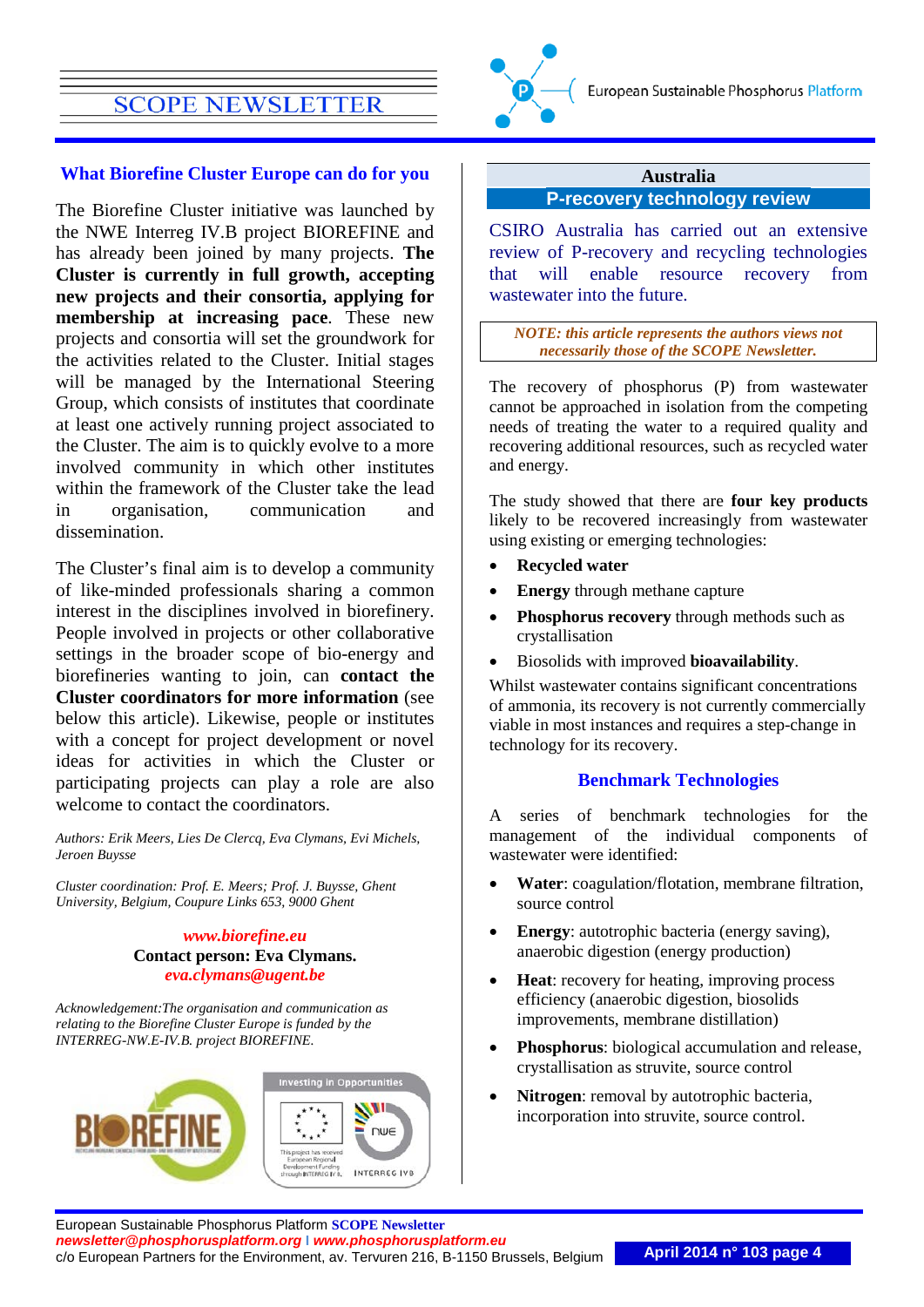**Key synergies which exist between these benchmark technologies were identified**:

- The **separation of C and N** in primary wastewater treatment. This enables the implementation of deammonification technologies for N removal, requiring lower amounts of C for biological denitrification, and enables more C to be used for energy generation using anaerobic digestion.
- The **use of membranes** in conjunction with anaerobic digestion. This enables greater water recycling, increased solids retention time to increased methane yield, and reduces digester size (capital investment).
- Use of waste heat to improve anaerobic digestion. This enables reduced digester size, increased methane yield and decreased biosolids production.
- The **combination of anaerobic digestion with struvite precipitation** followed by deammonification to remove ammonia.
- **P-adsorbents** developed for the polishing of treated wastewater may be incorporated directly into biosolids.



### **Future Outlook**

The combined use of these benchmark technologies (as depicted in Figure 1) when applied to municipal wastewater treatment will lead to the **production of recycled water, approximately 2 GJ/ML of energy, a 40% conversion of total P to struvite, and the production of useable biosolids.**

Local regulations in some countries restrict the land use of biosolids and utilise more energy-intensive means to convert to char and ash. The direct application of biosolids, char or ash to land does not lend itself to competitive agricultural productivity, however, struvite is a transportable and high-value P source which has been demonstrated to provide agricultural yields matching those of bulk commercial fertilizers. There are already existing treatment facilities that recover approximately 40% P as struvite, however, no technologies exist that can competitively extract greater than this amount at present.

<span id="page-4-0"></span>*Tim H. Muster, Stewart Burn, Anna H. Kaksonen, Grace Tjandraatmadja, Commonwealth Scientific and Industrial Research Organisation (CSIRO) Gate 5 Normanby Rd Clayton 3168 | Private Bag 33, Clayton South MDC, Victoria 3169, Australia.*



European Sustainable Phosphorus Platform **SCOPE Newsletter** *[newsletter@phosphorusplatform.org](mailto:newsletter@phosphorusplatform.org)* **I** *[www.phosphorusplatform.eu](http://www.phosphorusplatform.eu/)* c/o European Partners for the Environment, av. Tervuren 216, B-1150 Brussels, Belgium **April 2014 n° 103 page 5**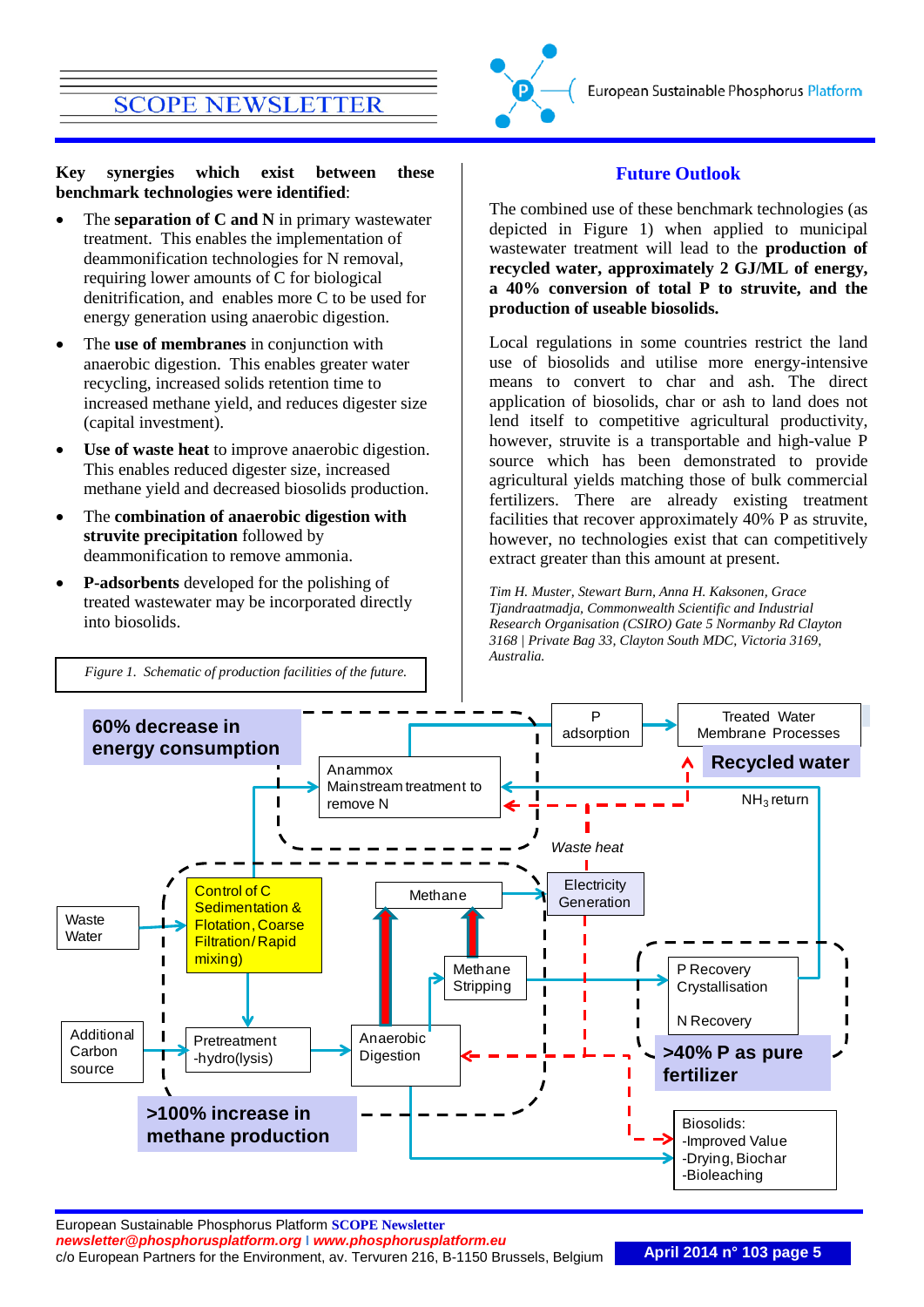

## **Maize bio-ethanol Myo-inositol and P recovery from corn steep water**

Phytates in maize processing steep water were initially hydrolysed using enzymes to negatively charged myo-inositol phosphates (InsP), then separated by ion exchange. The separated InsP was eluted from the ion exchange resin (using brine) then subjected full hydrolysis using different phytase enzymes, to produce a mixed solution of myo-inositol and inorganic phosphates.

Chromatographic column separation was then used to recover :

- **myo-inositol, which can be sold for c. 23 US\$/litre** as a pharmaceutical and nutrition ingredient,
- and an **inorganic phosphate solution** from which phosphate could be recovered for example by struvite precipitation to produce a valuable fertiliser.

**Dry and wet milling processes of maize kernel treatment to produce bio-ethanol** also generate a number of co-products, including respectively dry distillers grains with solubles (DDGS) or corn gluten feed (CGF). These are valuable animal feed materials, but contain considerably higher levels of phosphorus than animal requirements and furthermore only a minority

of this phosphorus is accessible to non-ruminants (eg. poultry, pigs) because it is in the form of phytate. This results in increased levels of phosphorus in the livestock manures, accentuating disposal costs.

## **P-recovery and myo-inositol recovery**

**It is therefore advantageous to remove the phytatebound phosphorus from the maize processing liquor (corn steep water),** upstream of CGF production. Phytate also contains myo-inositol, a six carbon ring polyalcahol molecule of the vitamin B family. Myo-inositol is a valuable ingredient for human baby milk powders, because breast milk has high levels of free myo-inositol. It is also potentially valuable in treatments of cancer, depression and other disorders.

The process developed in this dissertation thus aims to break down the phytate in maize intermediate processing liquor (corn steep water), to **remove and recover the phosphorus and the myo-inositol**, upstream of use of this liquor for production of animal feed by-products (concentration, drying, combination with solid by-products).

## **Hydrolysis and separation**

**Partial hydrolysis of phytates in corn steep water, to myo-inositol phosphates**, was tested using BASF Natuphos 3-phytase enzyme (produced from Aspergillus niger) in stired beakers at 35°. 2 hours was found to be the optimal reaction time.



A **strong anion exchange resin column** (20cm high, 1 cm diameter) was used to separate the myo-inositol phosphate from the liquor. Sodium hydroxide solution was then used to recover the myo-inositol phosphates from the ion exchange resin.Complete hydrolysis of the myo-inositol phosphate in the brine (to myoinositol and inorganic phosphate) was tested using JBS OptiPhos enzyme (from Escherichia coli) with 48 hours reaction being sufficient to achieve maximum hyrdolysis.

**This combined process resulted in brine containing 2.7% sodium chloride (by weight) and 3.7 g myoinositol/ g NaCl and 3.3 g inorganic phosphate / g NaCl.**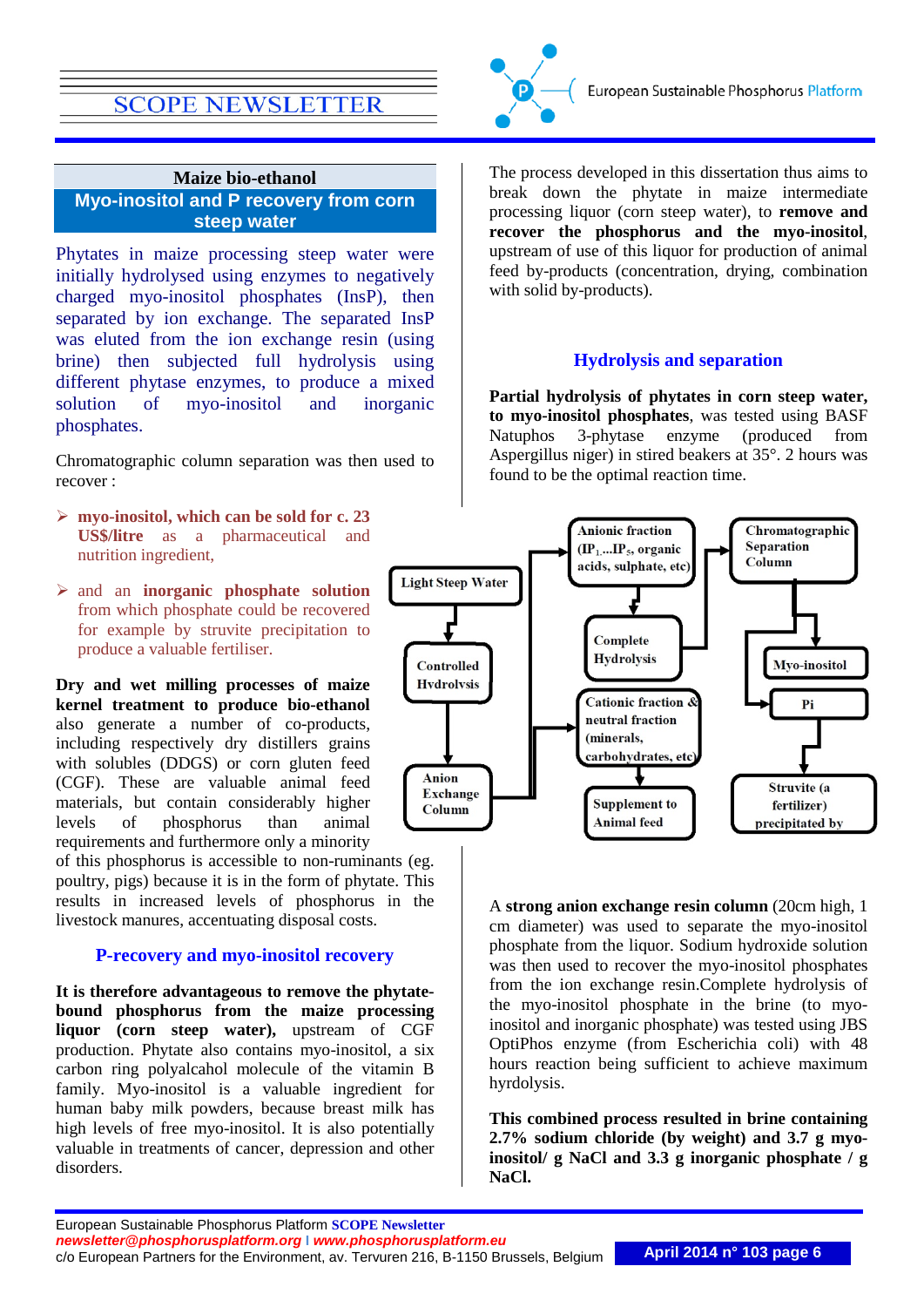#### **Quantification and recovery**

The author developed a specific high performance liquid chromatography (HPLC) to enable quantification of both myo-inositol and phosphate phosphate in the brine, without interference from salt ions.

A size-exclusion chromatography (SEC) column (internal diameter 0.75, length 150 cm) containing Toyopearl HW-40S resin showed effective separation the myo-inositol and inorganic phosphate from the residual phytase molecules present in the brine. Ion charge exclusion effects also played a role. Shorter columns did not achieve good separation.

**53% of the myo-inositol and 70% of the inorganic phosphorous could be separated and recovered.** The authors suggest this could possibly be improved by using an even longer column or pressure.

Possible **scale-up and implementation are discussed**. The corn steep water is generated hot in the maize processing plants, so no energy would be needed to heat the partial hydrolysis step.

The SEC column final separation process would probably be too slow for industrial application. This could be replaced by an initial separation of the phytase enzyme onto a solid support (enabling its recovery and reuse), followed by an anion exchange column to separate the myo-inositol for recovery and an inorganic phosphate containing liquid stream suitable for P-recovery by eg. struvite precipitation (to produce a valuable fertiliser).

*"An integrated approach for phytate degradation and recovery of myo-inositol and phosphate as value-added products from the byproducts of corn ethanol industry", J. Dang,* 

[jun.dang@huskers.unl.edu](mailto:jun.dang@huskers.unl.edu) *Chemical & Biomolecular Engineering Dissertation, University of Nebraska-Lincoln, 2010:* 

[http://digitalcommons.unl.edu/cgi/viewcontent.cgi?article=1006&c](http://digitalcommons.unl.edu/cgi/viewcontent.cgi?article=1006&context=chemengtheses) [ontext=chemengtheses](http://digitalcommons.unl.edu/cgi/viewcontent.cgi?article=1006&context=chemengtheses)

## **Policy and regulation**

## <span id="page-6-0"></span>**Composts and digestates EU End-of-Waste criteria final proposal**

The EU's Joint Research Centre (JRC) has finalized and published proposed European Endof-Waste (EoW) criteria for "biodegradable waste subject to biological treatments", that is principally composts and digestates.

**However, implementation of the draft E-W criteria is currently suspended or abandoned**, as Member States and stakeholders do not agree. The finalised criteria may now be integrated into the current recast of the EU Fertilisers Regulation.

The final proposal is close to that already circulated last summer (see SCOPE Newsletter n°99 for detail) but includes some changes concerning the input materials acceptable.

The EU proposal sets a "narrow scope" for acceptable input materials, **excluding in particular sewage sludges (even after treatment).**

**It is however specified that member states would under subsidiarity be able to develop (or maintain existing) national EoW criteria for composts or digestates which authorize a wider range of input materials** (e.g. France already has End-of-Waste criteria for composts which allow use of sewage biosolids under appropriate constraints). However, products validated under such national EoW criteria would not benefit from recognition in other member states (would be considered waste if they cross a national border).

#### **Narrow range of input materials**

The final proposed criteria cover hygienised and stabilized composts produced from:

- **Separatively collected "bio-wastes'** (defined as per the Waste Framework Directive: biodegradable park and garden wastes, and food wastes)
- **Manures**
- **Living or dead organisms** which are either (i) unprocessed (ii) processed by mechanical or heat systems only or (iii) are certified biodegradable (unless excluded by the Animal By-Products Regulation EC/1069/2009)
- **Packaging which is certified biodegradable** (as above)
- Any of the above which has been composted or digested

**This excludes industrial sludges (e.g. from paper production), sewage biosolids** (even after treatment), organic fractions of processed or sorted mixed solid municipal wastes.

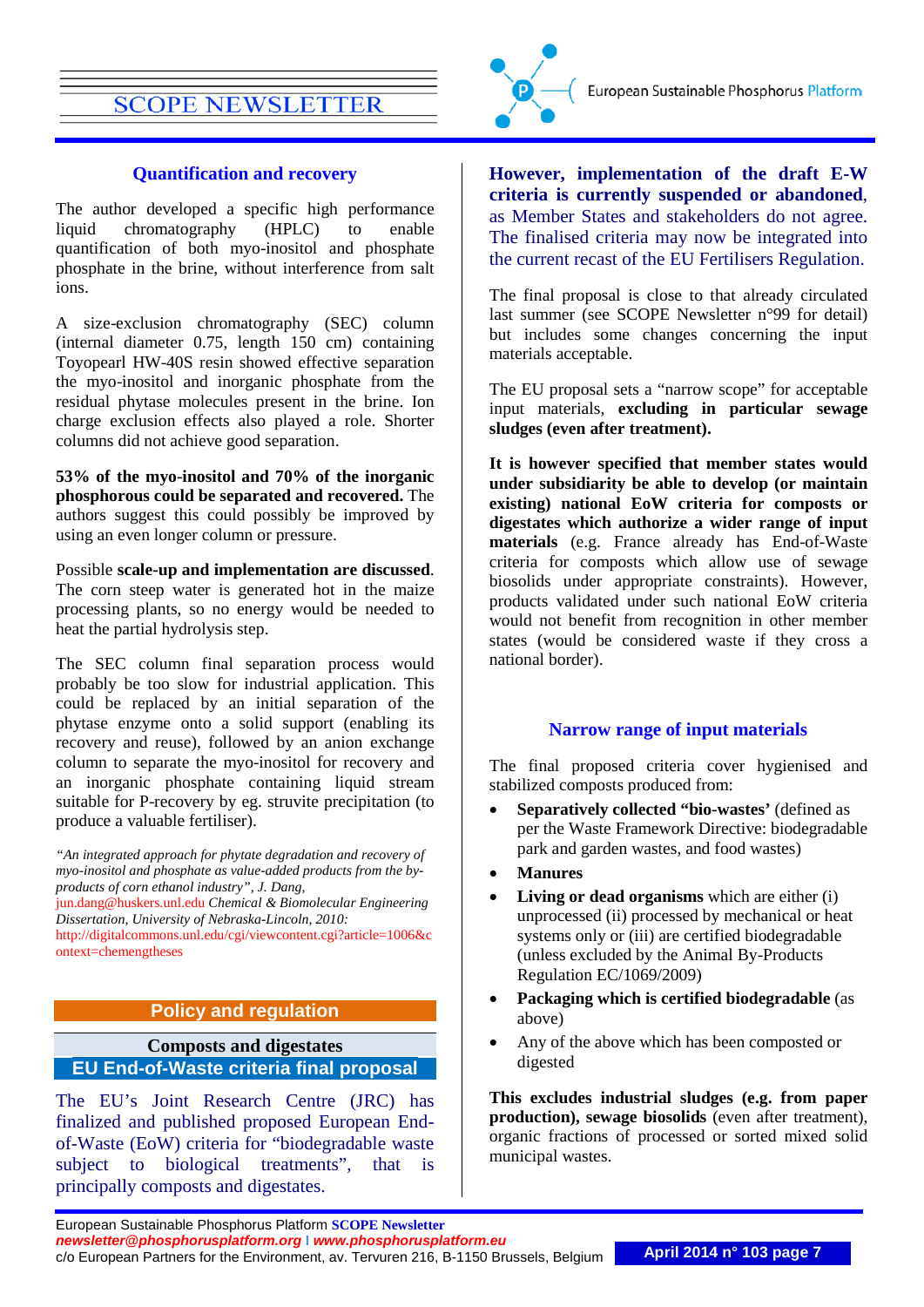

**The wording "manure" is rather narrow** and if it is maintained, then manure slurries will only be acceptable if the other materials present in them are conform to the input materials definition (e.g. straw yes, but lime no ?)

#### **Other changes**

Compared to the July 2013 draft, the final proposed EoW criteria specify

- Slightly less demanding **stability requirements** for compost (unchanged for digestate)
- Unchanged limit values for **zinc** (600 mg/kg dry weight) and **copper** (200 mg/kgDW)
- **The only organic contaminant specified** is PAH16 (sum of 16 PAH compounds, 6 mg/kg DW)
- The **testing frequency** for PAH16 is somewhat reduced, to limit costs

#### **Consumer information**

The final product must **specify on packaging if manure or animal by-products have been used** as an input material.

The product must also **indicate the nutrient content** (N, P, K, Mg), organic matter content, alkaline effective matter (CaO content), the content of micronutrients zinc if  $> 400$  mg/kgDW) and copper (if > 100 mg/kgDW), as well as other relevant user information. For digestates, sulphur content and mineral nitrogen content must also be indicated.

Producers are obliged to operate a **quality management system**.

*EU Commission Joint Research Centre, technical proposals for End-of-Waste EoW criteria for biodegradable waste subject to biological treatments (H. Saveyn, P. Eder, 1/2014, EUR number 26425 EN)* 

*<http://ipts.jrc.ec.europa.eu/publications/pub.cfm?id=6869>*

*ECN (European Compost Network) info paper 1\_2014 "Summary of IPTS report EoW criteria for biodegrable waste: Technical proposals" [http://www.compostnetwork.info/wordpress/wp](http://www.compostnetwork.info/wordpress/wp-content/uploads/2011/08/140122_ECN_Info-paper_01_2014_EoW.pdf)[content/uploads/2011/08/140122\\_ECN\\_Info](http://www.compostnetwork.info/wordpress/wp-content/uploads/2011/08/140122_ECN_Info-paper_01_2014_EoW.pdf)[paper\\_01\\_2014\\_EoW.pdf](http://www.compostnetwork.info/wordpress/wp-content/uploads/2011/08/140122_ECN_Info-paper_01_2014_EoW.pdf)*

*For further information: see SCOPE Newsletter n°99*

### <span id="page-7-0"></span>**Phosphorus sustainability Who, why and how: an assessment**

Two published papers and an exchange of scientific comments assess the drivers for phosphorus sustainability, beyond the controversial question of phosphate rock resource scarcity. The societal processes for addressing phosphorus management and the different international initiatives underway are presented.

**Ulrich et al. (1, 4) emphasise that although discussion of phosphate resource scarcity has been a starting point for raised awareness about phosphorus management, the different initiatives addressing phosphorus sustainability now take a holistic approach.** This includes both the questions addressed by most research in the past (eutrophication issues of phosphorus losses, agricultural phosphorus use) and wider questions such as geopolitics and equity.

The authors present figures indicating that **phosphate rock reserves/resources** have a longer expected lifetime than 10 other important minerals (oil, gas, coal, several precious metals, cobalt, copper, aluminium, uranium). They also note that new estimates of reserves were published in 2010 (USGS, Van Kauwenbergh). They suggest that **concerns about "phosphorus running out … are alarmist**".

## **Drivers for sustainable phosphorus management**

Although the figures for reserves/resources are debated (see e.g. SCOPE Newsletter n°98), comment on this paper (2, 3) published in the same journal agree that **other issues are important drivers for more sustainable phosphorus management:**

- **eutrophication** and biodiversity impacts of Plosses,
- **accumulating P in agricultural soils** (legacy or residual P),
- **cost of phosphate fertilisers and equity of access**, manure as a resource, interactions with farm management (inc. GMO, organic farming),
- **heavy metal contaminants** in phosphate rock,
- shifts in demand for phosphorus (e.g. relating to diet changes),
- **improving urban waste water treatment** …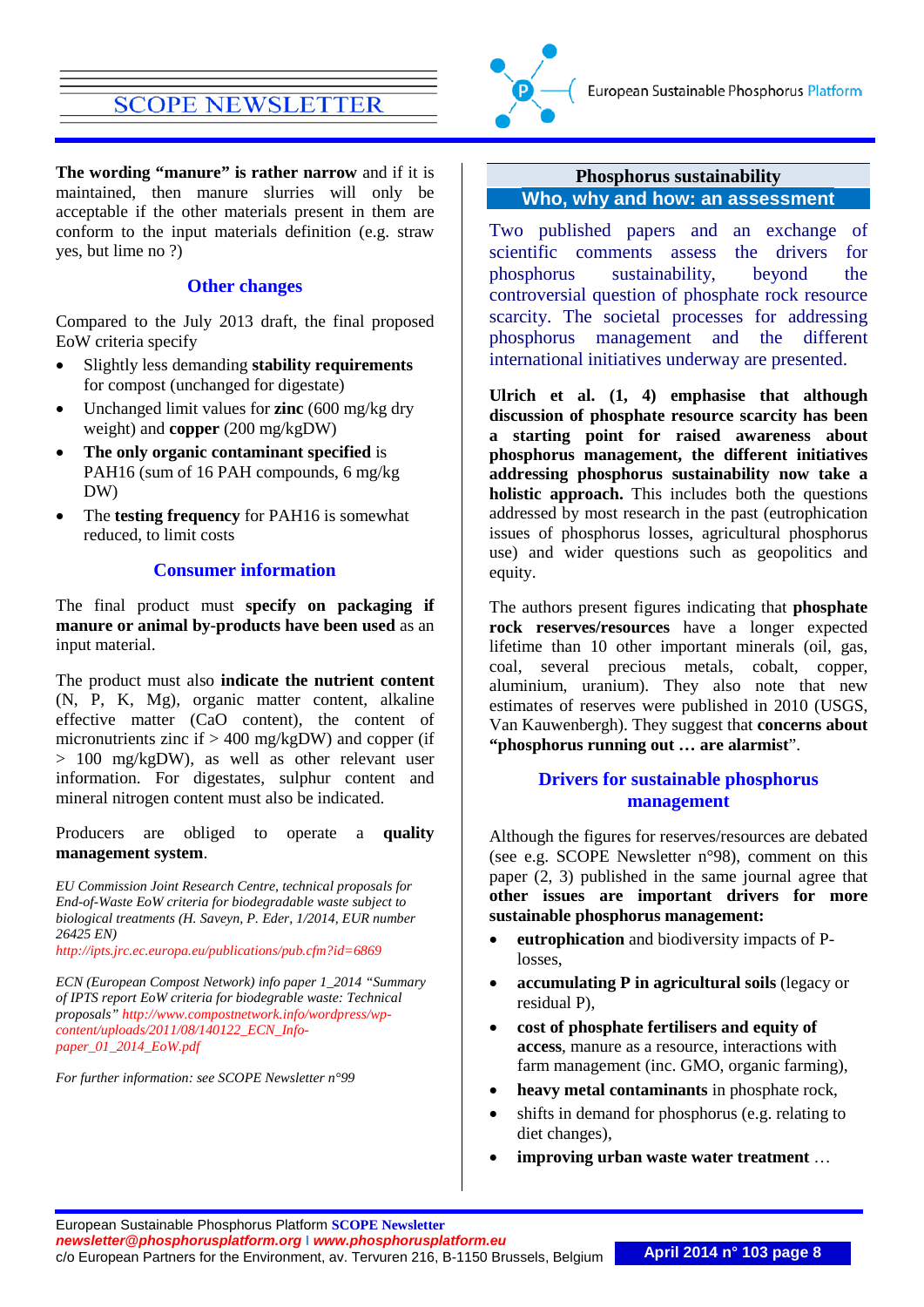The authors agree with previous publications that there are **issues of trust, accuracy and transparency for data about phosphate rock reserves/resources**, but note that there will always be uncertainties and that obtaining more or better data may not therefore change the decision making context.

## **Three key opportunities or limitations**

**The authors propose three areas identified as likely to be both barriers and limits** to transitioning towards sustainable phosphorus management:

- **Need for a holistic approach, looking at the** full range of drivers and issues, as indicated above. This should include cost-effectiveness comparisons between phosphorus recycling or efficiency measures and resource import dependency
- **Inclusive cooperation and integration between stakeholders and science, and between different sectors and disciplines**. However, partial representation of industry (e.g. principally the mining industry) or agriculture (e.g. principally intensive animal production) results in a skewed vision and limits exchange.
- **New problem solving approaches and mechanisms**. Current phosphorus sustainability initiatives are applying systems approaches and trying to build bridges between society and science. Analysis of the effectiveness of these approaches is needed, and also work on enlarging to non-Western, non-democratic and global contexts.

**Comments published in reply to this paper (Condron et al. 2, Tiessen 3) suggest that the availability of phosphate rock resources is an issue which should not be ignored**. The comments remind that whatever the levels of phosphate reserves/resources it is a strategic resource needed by the whole world for global food production and food security, and argue that resources are limited to few countries. These comments also suggest that access is unequal, with poor farmers in developing countries being unable to fund fertiliser purchase in a global commodity market if prices fluctuate as can be expected.



The different authors emphasise the importance of livestock production as a major phosphorus leakage point, resulting in both inefficient resource uses and environmental pollution. Use of phytase to improve phosphorus availability to livestock is noted as one way forward.

Regarding crop production, opportunities cited include GMOs, organic farming and the use of organic forms of phosphorus as soil amendments (improving soil phosphorus availability). The importance of "legacy phosphorus" (P accumulated in agricultural soils) is underlined. The authors note that this "legacy P" is often poorly available to plants) but contributes to increased soil phosphorus loss, and so eutrophication problems. Farming methods which enable crop use of "legacy P" could considerably improve agricultural phosphorus efficiency. A better understanding of how "legacy P" impacts phosphorus losses and surface water recovery from eutrophication must also be developed, to support environmental protection decision making.

## **Staekholders in sustainable phosphorus**

**In (5), Ulrich and Schnug present phosphorus sustainability "movement"** which has developed since the peak in world phosphorus prices in 2007. Analysis of publications and communications shows that phosphate rock resources was the key issue which stimulated concern at the time, but with a strong accent also on food, fertiliser, production and soil, suggesting a diverse, broad and relatively balanced approach to the different challenges of the phosphorus cycle.

**11 different organisations and initiatives concerning phosphorus management are summarised, 5 national (USA, Australia, Japan, Netherlands) and 6 international (Europe, global).**

Analysis of these confirms the authors' proposition above, that sustainable phosphorus management initiatives motivated initially by concerns about phosphate rock reserves/resources depletion, are increasingly driven by the objective of improving phosphorus management along the value chain.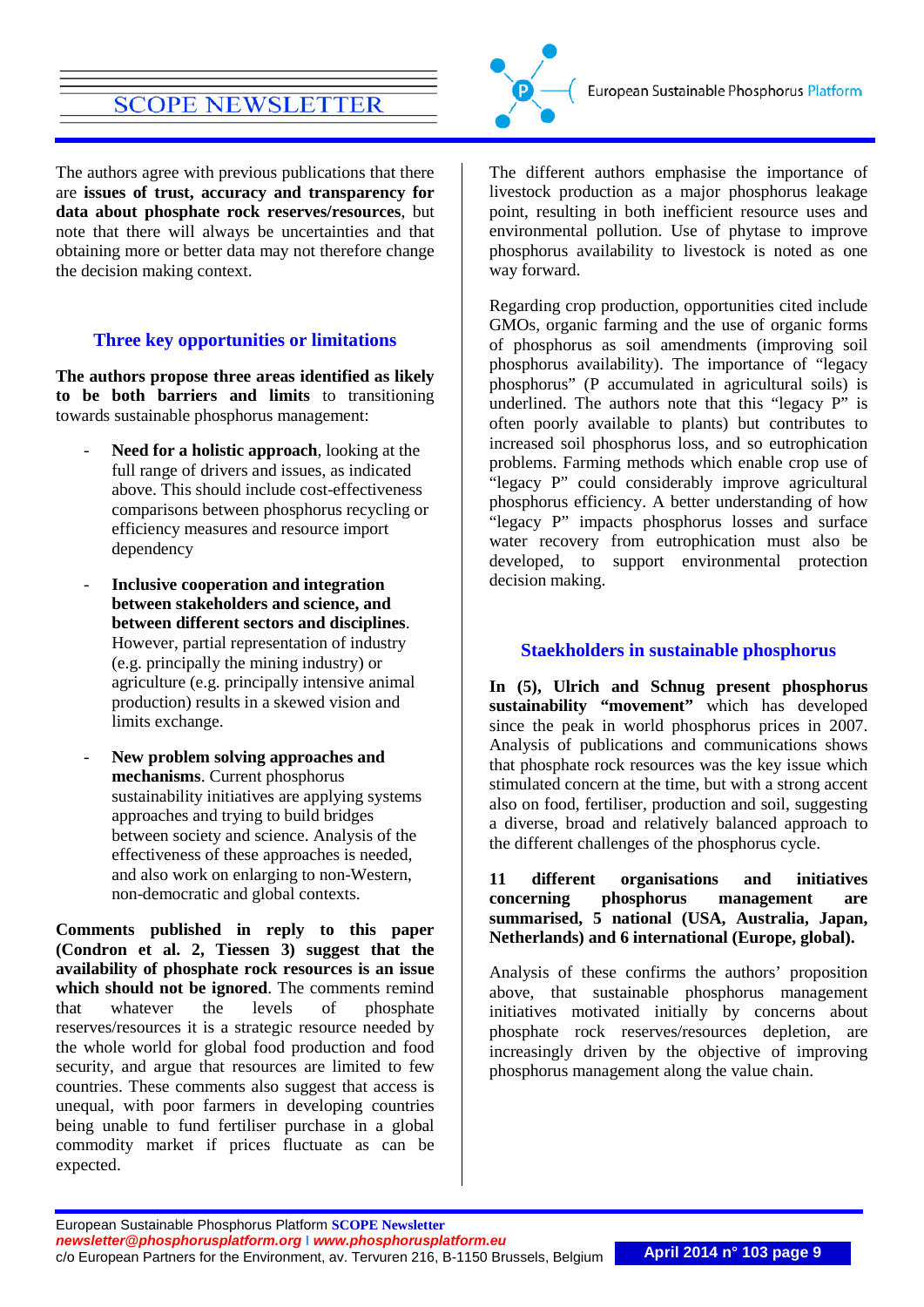### **Challenges and opportunities**

From this analysis, the authors identify the following challenges and opportunities:

- **An increasing involvement in sustainable phosphorus of a wide range of stakeholders**, who recognise that the Phosphorus Challenge is a long-term issue and is "here to stay"
- **The inherently global nature** of the phosphorus cycle, and so the need for international interaction
- **The absence of institutional structures** with overall responsibility or competence for phosphorus management, leading stakeholders to establish ad-hoc structures and networks
- **Important synergies** between phosphorus management and other resource and environment challenges
- **Stakeholder cooperation**, with an identified need to extend to geographical areas and sectors of activity which are not yet engaged
- **The need for better agreement on the key issues** (cf. balance between reserves/resources concerns and the many other important drivers for phosphorus sustainability)
- **Knowledge generation**: there is a need to assess and evaluate the real impact of new approaches linking society to research
- **Research management:** the multiplication of initiatives and R&D projects, and their scale and complexity, pose questions of duplication and cost-effectiveness. In particular, there is a need for a better inventory and communication of existing knowledge and information

*1. "Tackling the phosphorus challenge: time for reflection on three key limitations", Environmental Development 8, Oct. 2013, p.137- 144* <http://dx.doi.org/10.1016/j.envdev.2013.08.003>

*A. Ulrich (a,b), M. Stauffacher (a), P. Krütli (a), E. Schnug (c), E. l Frossard (b). a = Inst. Environmental Decisions (IED), Natural and Social Science Interface, ETH Zurich, Universitätsstrasse 22, 8092 Zurich, Switzerland. b = Inst. Agricultural Sciences, Plant Nutrition, ETH Zurich, Eschikon 33, 8315 Lindau, Switzerland. c = Inst. Crop and Soil Science, Federal Research Center for Cultivated Plants, Julius-Kühn-Institute, Bundesallee 50, 38166 Braunschweig, Germany.* [andrea.ulrich@env.ethz.ch](mailto:andrea.ulrich@env.ethz.ch)

*2. "Commentary on [1]: Role of legacy phosphorus in improving global phosphorus-use efficiency", Environmental Development 8, Oct. 2013 p. 147-148*  <http://dx.doi.org/10.1016/j.envdev.2013.09.003>

*L. Condron (a), B. Spears (b), P. Haygarth (c), B. Turner (d), A. Richardson (e). a = Lincoln University, Lincoln 7647, Christchurch, New Zealand. b = Freshwater Ecology Group, Centre for Ecology and Hydrology, Edinburgh, Bush Estate, Penicuik, Midlothian, EH26 0QB, UK. c = Lancaster Environment Centre, Lancaster University, Lancaster LA1 4YQ, UK. d = Smithsonian Tropical Research Institute, Apartado 0843-03092, Balboa, Ancon, Panama. e = CSIRO Plant Industry, PO Box 1600,* 

*3. "Framing a rational debate on phosphate use", Environmental Development 8, Oct. 2013 p. 145-146*  <http://dx.doi.org/10.1016/j.envdev.2013.08.004>

*Canberra, ACT, 2601, Australia.* [leo.condron@lincoln.ac.nz](mailto:leo.condron@lincoln.ac.nz)

*H. Tiessen, Inter-American Institute for Global Change Research, Uruguay.* [htiessen@dir.iai.int](mailto:htiessen@dir.iai.int)

*4. "Response to the comments on Tackling the phosphorus challenge: time for reflection on three key limitations", Environmental Development 8, Oct. 2013 p. 149-151, authors as (1).* <http://dx.doi.org/10.1016/j.envdev.2013.09.004>

*5. "The modern phosphorus sustainability movement: a profiling experiment", Sustainability 2013, 5, p. 4523-4545;*  [www.mdpi.com/journal/sustainability](http://www.mdpi.com/journal/sustainability) *(Open Access)*

*A. Ulrich and E. Schnug, as (1)*

## <span id="page-9-0"></span>**Sweden Flexible fees and nutrient pollution**

The Swedish Sustainable Economy Foundation (SSEF) has a position paper promoting import taxes (or "Flexible Fee Mechanism") as possible tools for improving phosphorus and nitrogen sustainability, encouraging recycling and reducing losses to the Baltic. However, this is not an operational proposal for implementation: feasibility and impacts of such a "fee" system need to be assessed and aspects of the phosphorus use cycle not considered need to be examined.

#### **SSEF proposes a "flexible fee" on imports of phosphorus, and on both imports and national production of nitrogen compounds.**

The proposal is that the fee level would be subject to **frequent variation**, with decisions being taken by an independent expert committee, and the fee revenue would be used to support P-recycling technologies or given back to consumers (e.g. as a tax rebate) to counteract the impact of increased food prices

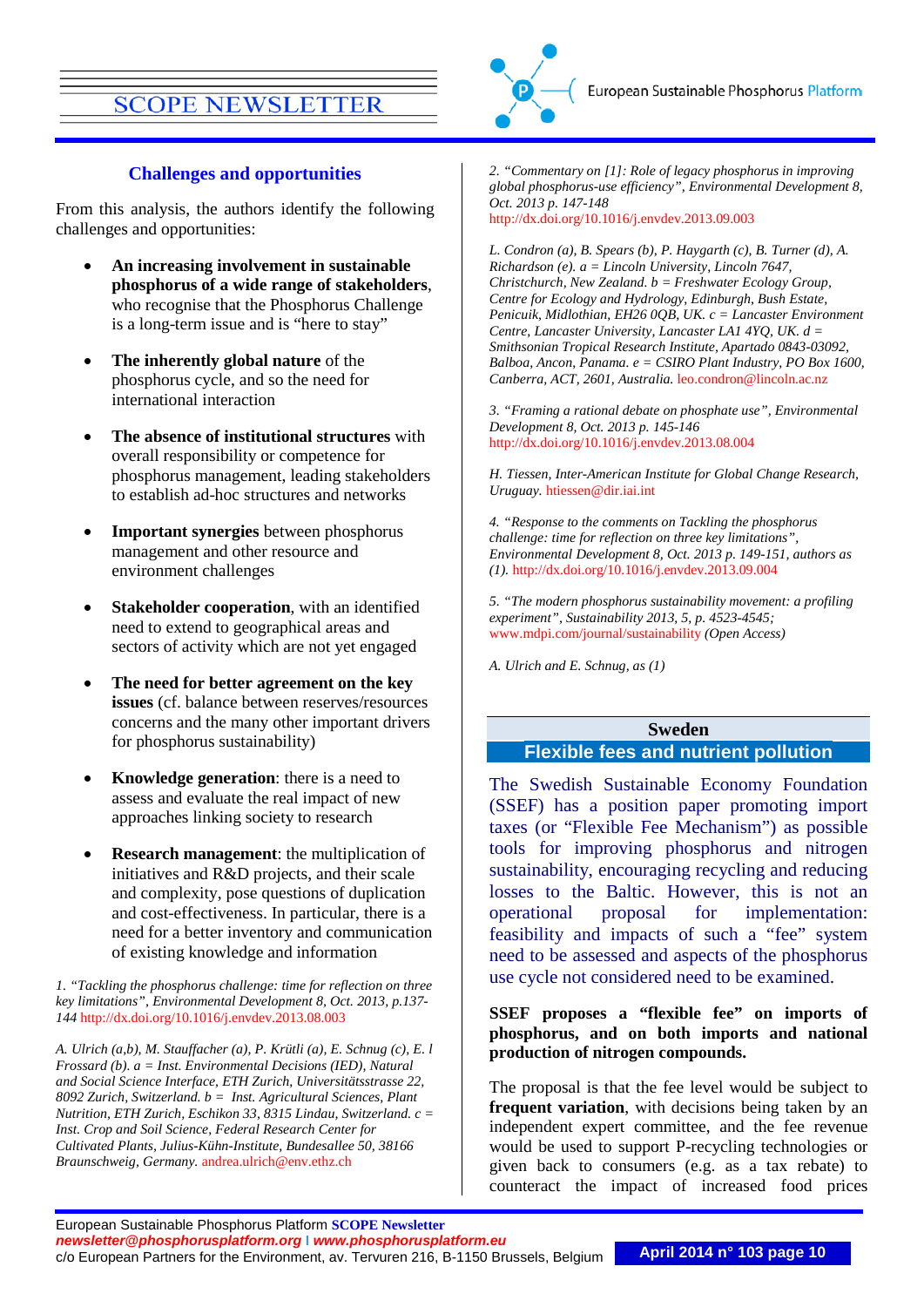(resulting from farmers passing on increased fertiliser prices). SSEF proposes that variations in the fee price would be levelled out by a "futures" market.

**Such an import fee would be complex, because it would need to be collected on imported fertilisers, but also on other phosphorus-containing product imports, including on imported foods, on imported animal feeds, and presumably on other products containing phosphorus**. The identification of phosphorus levels and the levying of the appropriate level of tax on imported foods and other products would be difficult, as well as posing issues with free trade (EU market, WTO).

#### **The question of phosphorus in imported animal foods is not mentioned in the report**.

The effects of such a phosphorus "import tax" on **other industries using phosphorus** (e.g. imported phosphoric acid could be destined for fertiliser production or used in industrial processes including plastic additives, glues, ceramics …) is not considered but could be significant.

SSEF discusses the **resulting price increase on Sweden's domestic food production**, whereas the competitive impacts on other phosphorus using industries would also be considerable.

**Reduction of nutrient losses to the Baltic are presented as a key objective** of SSEF's proposed phosphorus "import tax", but there is at present no estimation to what extent such a phosphorus tax would reduce such losses. In particular, SSEF suggests that farmers would move to use manure or sewage biosolids instead of mineral phosphorus, but unless correctly managed this might not decrease nutrient losses. Farm management actions such as precision fertiliser use, reduced tillage, appropriate crop management, creation of wetlands and vegetation barriers, can also be effective in reducing nutrient losses.

## **Norden report**

The SSEF document refers to a Norden report comparing theoretical principles between two possible pollution tax mechanisms: Flexible Emission Fees (FEF) and Tradable Emission Permits. The vocabulary used in unclear : SSEF refers to a nutrient import/use fee, whereas the Norden report concerns fees on nutrient losses and emissions, not nutrient import/use.

The Norden report concludes that Flexible Emission Fees are adapted to cases where:

- **High levels of data and information are readily available:** this is not the case for nutrients, where P-flows are known to be difficult and complex to identify and measure. In particular, as indicated above, P-levels in imported products such as human foodstuffs, animal feeds, industrial products, the final use of imported P chemicals, and the losses of P from different farm systems, are all very difficult to monitor and quantify.
- **Long term objectives with small environmental damage and high priority to cost minimisation:** this is again not the case for nutrients, for which environmental damage in the Baltic is important and cost minimisation may be less of a priority for farmers and the food industry than other objectives (productivity, biodiversity, food quality and food safety …)
- **Typical alternative is a ban:** this is not an option for nutrients, nor for mineral fertiliser, for which use in modern agriculture is essential and the challenge is to optimise use, improve management and reduce environmental losses, not to ban or phase out
- **Possibility to implement fees more rapidly** than other policies: this is probably not the case for nutrients, given the complexity of nutrient cycles (see above) and taking into account nutrient loss reduction legislation and policies already in place

The application of these Norden criteria thus appear to suggest that **Flexible Emission Fees would be complex to apply as a policy option for sustainable phosphorus or nitrogen management**, although both the Norden and SSEF reports suggest that **further research work should be carried out**.

*SSEF (Swedish Sustainable Economy Foundation), briefing paper, January 2014, 20 pages, "Flexible emission fees applied to phosphorous (P) and nitrogen (N)"* <http://tssef.se/?p=717> *and*  [http://tssef.se/wordpress/wp](http://tssef.se/wordpress/wp-content/uploads/Brief_PhosphorousRD5.pdf)[content/uploads/Brief\\_PhosphorousRD5.pdf](http://tssef.se/wordpress/wp-content/uploads/Brief_PhosphorousRD5.pdf)

*Norden (Nordic Council of Ministers), report, ISBN 978-92-893- 2722-0, 2014, 77 pages, "Two approaches to pricing pollution"*  <http://www.norden.org/en/publications/publikationer/2014-512>

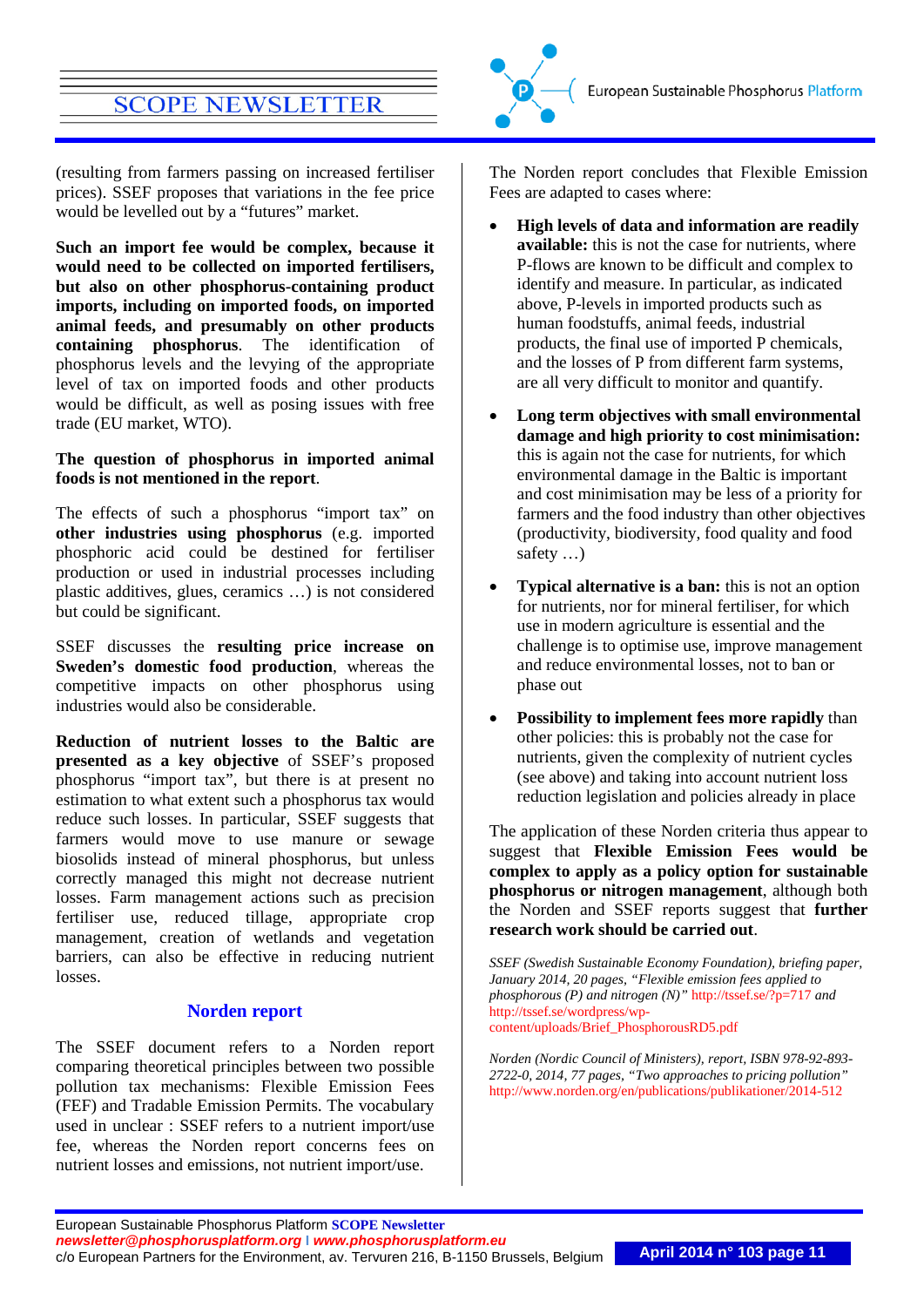## <span id="page-11-0"></span>**Phosphorus sustainability Expert summary of the phosphorus challenge**

Willem Schipper's 4-page overview "Phosphorus: too big to fail" is published as the keynote paper of the European Journal of Inorganic Chemistry special edition, following the International Conference on Phosphorus Chemistry ICPC 2012 *[www.icpc2014.ie](http://www.icpc2014.ie/)*

The essay provides a balanced assessment of the **importance of phosphorus in biological systems and to mankind**, the issues facing the phosphorus cycle and society's phosphorus use, and routes for making phosphorus management more sustainable. **The different uses of phosphorus in today's society are summarised**, both its principal uses in agriculture and the food industry, but also industrial applications such as in car engine lubricants, crop protection chemicals, lithium ion batteries and fire safety, as well as some possible future developments. The questions around phosphate resources are summarised as are key areas for improving phosphorus use efficiency in crop and livestock production.

#### **P-recycling**

Phosphorus recycling is addressed in detail as a key route to improving phosphorus sustainability, covering both agriculture reuse of sewage biosolids and manure through to more technical P-recovery process routes.

Success factors for P-recovery pathways are identified:

- The **product should be familiar to the market** and offer reliable **quality and performance**
- **Operational and investment costs** should be competitive
- **Maximise P-recovery rates** and ensure environmentally compatible operation, in order to ensure social acceptance
- Preferably, recovery process should be **compatible with existing infrastructure** to facilitate rollout

In Willem Schipper's view, P-recovery efforts should **concentrate on developing and implementing existing methods and technologies** which are relatively simple and largely ripe for implementation. Research into highly innovative, high-technology processes is probably tends to ignore the reality of Precycling, which is dealing with waste streams and



Mr Schipper also notes that **currently much research is repeated, without generating significant new results**. He suggests that public funding should concentrate on development and implementation of existing P-recovery and recycling routes, rather than on new research, although there is a need to also clearly identify and address research knowledge gaps.

Further development can be expected in **struvite recovery** (because of the benefits for biological nutrient removal processes, rather than for the endvalue of the recovered phosphate), in manure treatment and processing (intensive livestock production regions with nutrient excesses), in targeted P-recycling for specific industrial waste streams (relatively small volume streams of phosphorus, but specific recycling opportunities, e.g. flame retardants, Witting synthesis of phosphine oxides) and possibly in production of elemental phosphorus from secondary materials.

## **Public policy**

A key to enabling phosphorus reuse and recycling development is that **public policies must prevent dilution and landfilling of phosphorus**. Public policies which effectively "destroy" secondary phosphorus resources include mixing of sewage sludges from biological nutrient removal sewage works with sludges from iron or aluminium dosing plants, mixing of manure, biosolids or food-wastes with other solid municipal wastes, use of sewage sludge or meat and bone meal in cement production or sending to mixed landfill. Public policies which block such irreversible phosphorus losses are currently being considered in Switzerland (SCOPE Newsletter 102) and Germany (SCOPE Newsletter 99).

Willem Schipper underlines that recycling of glass, plastic and paper are all developed on a wide scale through public policy obligations and support, despite these materials not facing the same non-renewability challenge of phosphorus. **Wide scale public policy is now required to implement phosphorus sustainability "starting today, because it is too important to ignore".**

*"Phosphorus: Too Big to Fail", European Journal of Inorganic Chemistry, 1567-1571, 2014 www.eurjic.org Wiley*  <http://onlinelibrary.wiley.com/doi/10.1002/ejic.201400115/abstract>

*Willem Schipper Consulting, Oude Vlissingseweg 4, 4336 AD The Netherlands,* [willemschipper@wsconsulting.nl](mailto:willemschipper@wsconsulting.nl)

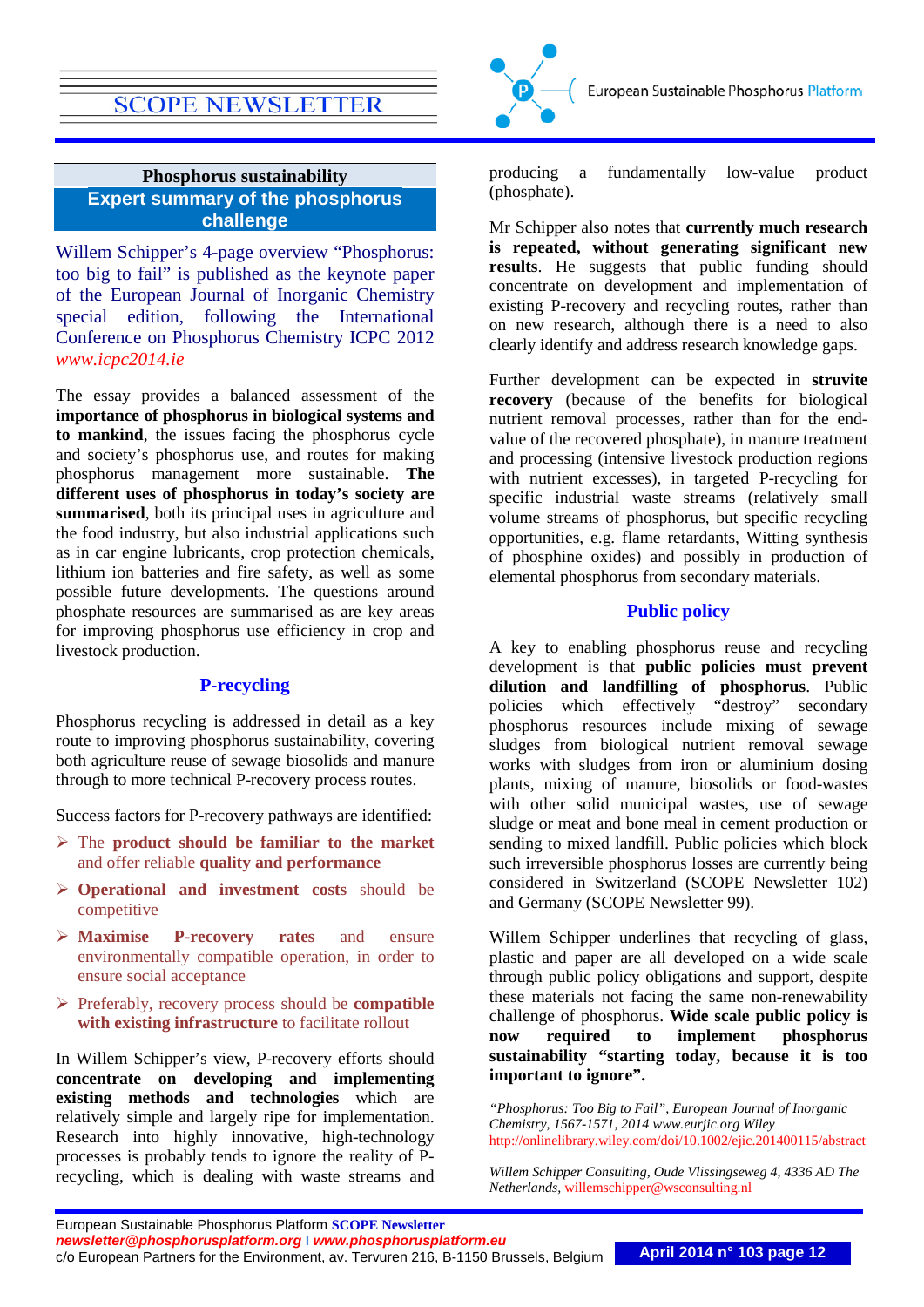

## <span id="page-12-0"></span>**Planetary boundaries Eutrophication not resource scarcity limits sustainable P**

Planetary flows of nitrogen and phosphorus are compared to estimates of 'planetary boundaries' (i.e., the upper tolerable limits for the elementary ecosystem functions of the planet) for different aspects (food production, agri-food system, world population increase,). The authors estimate that phosphorus loss to freshwaters, causing eutrophication, is the most critical nutrient limit, with current phosphorus use worldwide exceeding sustainable limits by a factor of 8x or more. Nitrogen fertiliser production (energy use) is one third as critical. Phosphorus reserves supply is not assessed to be critical over the 100 year horizon considered.

It is reminded that the study gives **estimative worldtotal indications of planetary boundaries**, and conclusions cannot be considered to be applicable to local or regional cases: in particular, impacts of nutrients on surface waters are highly specific to local circumstances.

The authors emphasise that **the study considers the current agri-food system, and concludes the need for this to change**. Changes in agri-food management of phosphorus, for example reducing food waste and the share of animal products in the diet, and developing recycling and recovering nutrients, in addition to limiting field run-off and avoiding pollution from manures, could significantly reduce phosphorus impacts to surface waters whilst maintaining food production.

## **Planetary boundaries for phosphorus**

**Rockström et al. (Nature, 2009) estimated the "planetary boundary" for phosphorus by using as a "critical threshold" the highest level of run-off which would (with a high probability) avoid nearbottom water anoxia (oxygen depletion) in oceans for the next 1000 years**.

This was estimated at c. ten times natural P flows. However, Carpenter & Bennett (Environ Res Lett, 2011) revised this proposed "planetary boundary" for P downwards by a factor of 10x by using a threshold of 24 mgP/ $m<sup>3</sup>$  in freshwaters, considered as a typically



used limit for eutrophication (the mesotrophy-eutrophy boundary) of lakes and reservoirs.

#### **This leads to the conclusion that current phosphorus use exceeds planetary boundaries by a factor of 8x at least.**

The authors also assessed the possible limitation on phosphorus use supply by exhaustion of mineral rock resources: on the basis of the current use (2010, 2011) per capita and the projected population growth, **they conclude that resource supply would not be an obstacle to food production within this century**.

## **Planetary boundaries and feeding the world**

The authors estimate that **anthropogenic nitrogen currently exceeds planetary boundaries by a factor of c. 4x**. Around one third of the nitrogen used can be considered to be due to combustion of fossil fuels (producing  $NO<sub>x</sub>$ ) or to be due to biological nitrogen fixing in agri-food systems, whereas around 2/3 can be considered the result of nitrogen fertiliser (80%) and other industrial nitrogen production.

**Phosphorus losses to freshwaters thus appear as the critical planetary boundary** in this analysis, and as contradictory to sustainably feeding the current world population in the current agri-food system.

**A change to a vegetarian diet combined with elimination of food waste** could, according to the authors' estimates, reduce P use to one quarter. But this would still leave P use 2x higher than the planetary boundary, for the current world population (ignoring population growth).

**Reducing phosphorus losses to freshwaters through sewage and manure treatment, precision farming, land management to reduce run off and soil erosion etc. are all necessary but not sufficient.** The analysis makes it clear that more significant changes are required. Such changes imply radical dietary shifts, avoidance of losses across the food system, and a thorough nutrient recovery from field soils and water systems, as well as from manure, food waste and sewage. To enable such recycling may require changing the chemistry serving our everyday lives.

Since most phosphorus and nitrogen flows through agri-food systems, **transformation of entire food systems are needed to feed the world whilst respecting planetary boundaries for both phosphorus and nitrogen.**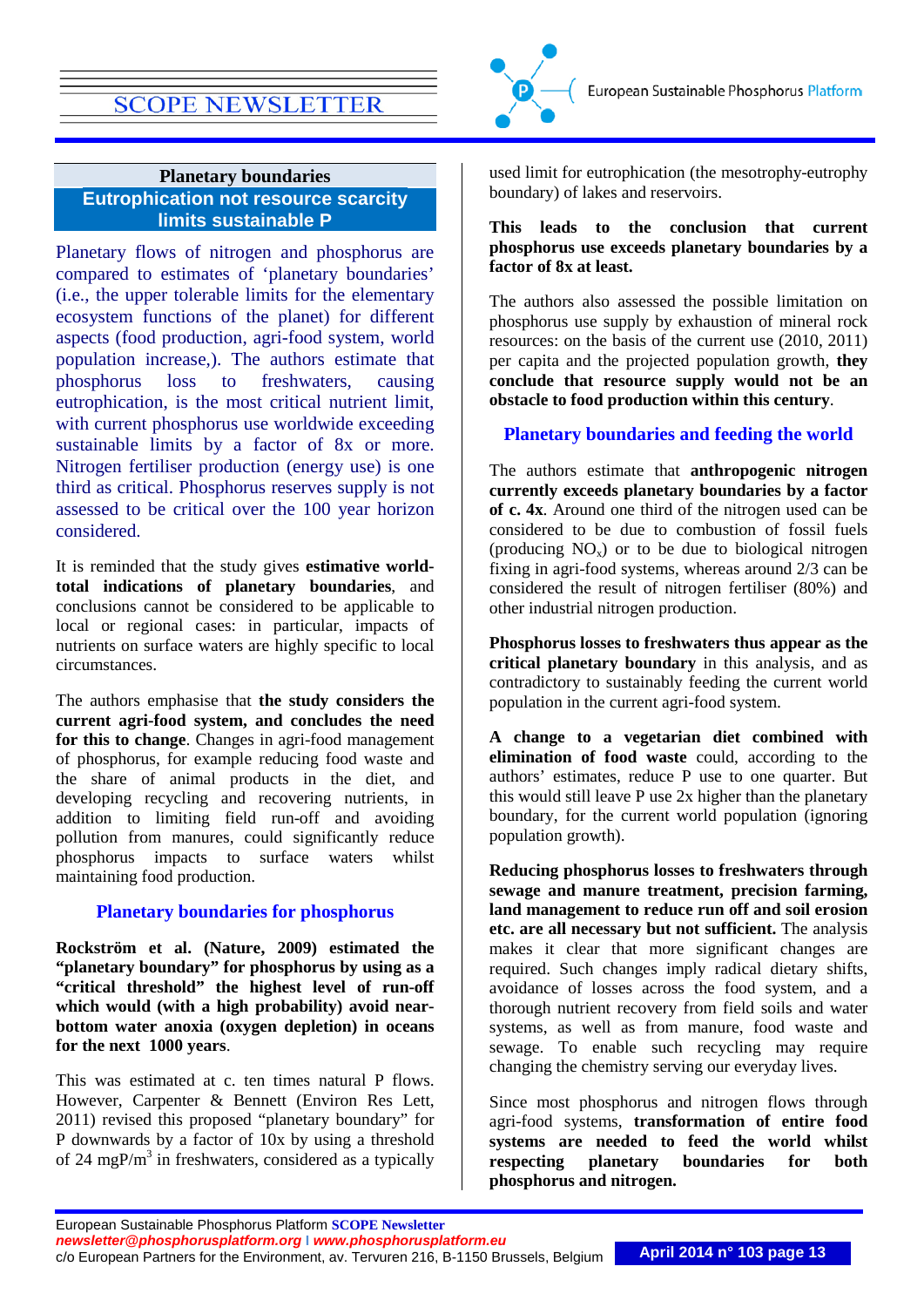*"Taking planetary nutrient boundaries seriously: Can we feed the people?", Global Food Security 3 (2014) 16-21*  [http://www.sciencedirect.com/science/article/pii/S2211912413000](http://www.sciencedirect.com/science/article/pii/S2211912413000540) [540](http://www.sciencedirect.com/science/article/pii/S2211912413000540) *(Open Access)*

*H. Kahiluoto, M. Kuisma, MTT Agrifood Research Finland, Lönnrotinkatu 5, FI-50100 Mikkeli, Finland. A. Kuokkanen, M. Mikkilä, L. Linnanen, Lappeenranta University of Technology, PO Box 20, FI-53851 Lappeenranta, Finland.* [helena.kahiluoto@mtt.fi](mailto:helena.kahiluoto@mtt.fi)

## **Phosphorus flows**

## <span id="page-13-0"></span>**Minneapolis – Saint Paul Survey of household nutrient and carbon flows**

Data from a household questionnaire in the US Twin Cities of Minneapolis – Saint Paul suggest that pets represent over 15% of human food consumption. In this urban context, nearly 1/3 of households owned at least one dog or cat, and these pets consumed  $0.6 - 5.7$  gP/household/year. The survey assessed household consumption and emissions of carbon, nitrogen and phosphorus.

The survey results are based on a **sample of 360 households**, selected from over 1 500 which provided full information in response to a questionnaire sent initially to 15 000 homes (2011 and 2012 papers, additional information in 2007 paper).

Household carbon and nitrogen emissions/consumption were significantly skewed, with e.g. 20% of households contributing 75% of air travel and 40% of motor vehicle emissions. Energy consumption was correlated to distance from the city centre and to house size (floor area).

**The largest element of household nitrogen flow was human food**, with transport-related atmospheric emissions and fertiliser use also significant.

**Household phosphorus flows were analysed for three factors only**:

**detergent use,** 

#### **human food (both assumed to go to sewage)**

 $\triangleright$  net food.

Detergent use was not assessed by questionnaire, but a literature per capita figure was applied. This will today



be considerably lower as phosphates are no longer used in domestic laundry or dishwasher detergents in the USA.

**Phosphate fertilisers** are forbidden for domestic use in the Twin Cities so were assumed zero.

#### **Phosphorus in human diet**

**P consumed in diet was estimated from questionnaire returns** indicating the number of household members, gender, height, body mass, level of daily exercise and type of diet (meat based, lactoovo, vegetarian or vegan).

In the 2013 presentation, further figures are developed showing the **proportion of phosphorus consumed in different foods** in the Twin Cities:

- around 33% of diet P is in dairy products,
- 21% in meat and fish,
- 11.5% in wheat flour,
- 5.6% in sweeteners (corn syrup, honey, maple syrup, molasses and beet/cane sugar)
- the remaining 29% in other grains, fruit, vegetables, nuts, oils and fats.

#### **Phosphorus consumed in pet foods**

**Phosphorus consumed** by pets was also estimated based on body mass, average phosphorus content indicated on a number of popular dry dog foods, estimated energy content of the dog foods, and a pet food industry equation for metabolic energy consumption as a function of dog body weight. Flows of elements in food wastes, paper, plastics, garden wastes (leaves, grass clippings) were taken into account.

**The survey data showed that pets consume nearly 1/6th of the phosphorus consumed in human diets** in the Twin Cities.

Pets furthermore contribute **84% ofof phosphorus load to the landscape**. The authors note that it is then likely to be flushed into rivers without treatment, for example in stormwaters.

#### **Phosphorus efficiency for livestock**

A phosphorus efficiency flow diagram is developed for livestock production in Minnesota. **Phosphorus efficiencies for different livestock are calculated** (phosphorus in slaughtered animal / system input):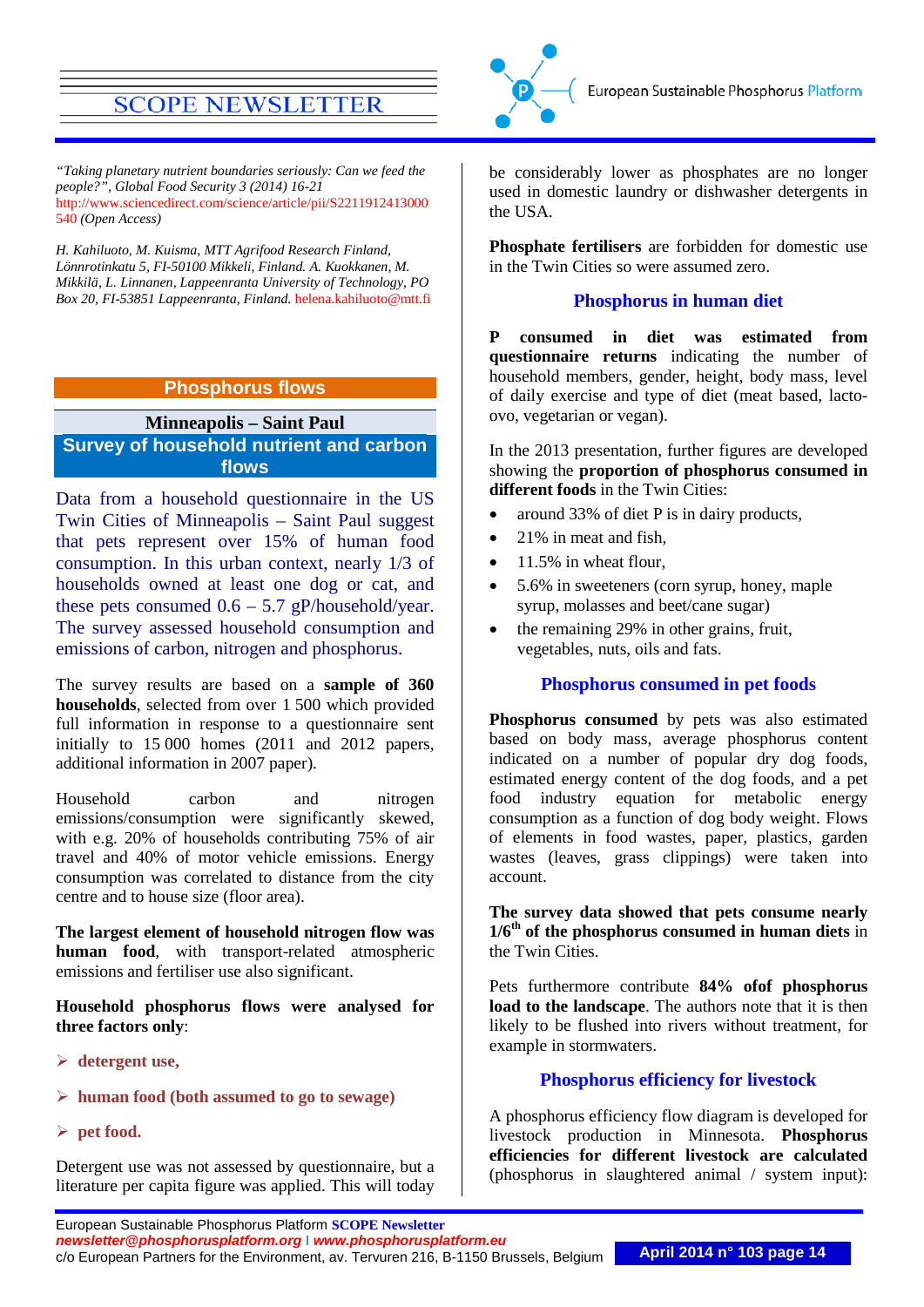20% for beef, 35% for dairy products,  $47 - 50\%$  for pork and poultry. However, it is also emphasised that (for beef) because half of the phosphorus in an animal carcass is in the bones, and a further 41% is in digestive organs, brain and nerves, offal, hair and hide and other parts, only 9% is consumed in meat (maybe somewhat more if offal is consumed). The figures for turkey are 9%, broiler chickens 12% and pork 16%.

#### **Overall, less than 10% of phosphorus consumed by livestock (fodder and animal feeds) reaches meat and dairy products for human consumption**.

*"Carbon, nitrogen, and phosphorus fluxes in household ecosystems in the Minneapolis-Saint Paul, Minnesota, urban region", Ecological Applications, 21(3), 2011, pp. 619–639*

*C. Fissore (1,6), L. Baker (2), S. Hobbie (3), J. King (4), J. McFadden (4), K. Nelson (5), I. Jakobsdottir (1). 1= University of Minnesota, Department of Soil, Water, and Climate, Saint Paul, Minnesota 55108 USA. 2= University of Minnesota, Water Resources Center, Saint Paul, Minnesota 55108 USA. 3= University of Minnesota, Department of Ecology, Evolution, and Behavior, Saint Paul, Minnesota 55108 USA. 4= University of California, Department of Geography, Santa Barbara, California 93106 USA. 5= University of Minnesota, Department of Forest Resources and Department of Fisheries, Wildlife, and Conservation Biology, Saint Paul, Minnesota 55108 USA*  [fisso001@umn.edu](mailto:fisso001@umn.edu)

*"The residential landscape: fluxes of elements and the role of household decisions", Urban Ecosyst (2012) 15:1–18 C. Fissore, S. Hobbie, J. King, J. McFadden, K. Nelson, L. Baker.*

*"Effect of consumption choices on fluxes of carbon, nitrogen and phosphorus through households", Urban Ecosyst (2007) 10:97– 117, L. Baker, P. Hartzheim (2), S. Hobbie, J. King, K. Nelson*

*"Quantifying the Upstream Flux of Phosphorus to Minnesota's Twin Cities Urban Food-shed", Ecological Society of America, Wednesday, August 7, 2013,* 

[http://larrybakerlab.cfans.umn.edu/files/2011/10/Peterson2013\\_ES](http://larrybakerlab.cfans.umn.edu/files/2011/10/Peterson2013_ESA_WEB.pdf) [A\\_WEB.pdf](http://larrybakerlab.cfans.umn.edu/files/2011/10/Peterson2013_ESA_WEB.pdf)

*H. Peterson, L. Baker, University of Minnesota, Dept. Bioproducts and Biosystems Engineering*

## <span id="page-14-0"></span>**China Nutrient efficiency in the food chain**

Lin Ma's thesis (Wageningen, 2014) analyses nitrogen and phosphorus flows and losses in the food production and consumption chain (crop production, animal production, food processing, human diet) in China, for the 31 provinces of China, and assessing changes from 1980 to 2005.

**China currently feeds 22% of the world's population, with only 9% of its arable land**. Population increase and diet change is expected to



result in China's animal-derived food demand increasing by 80% by 2030. At present, 75% of China's cultivated area is used to grow cereals.

**National grain production increased from 110 to 483 million tonnes**, whilst the area used for vegetables and fruit production increased from 4 to 19%. This is the result of introduction of high-productivity varieties, irrigation and increased use of mineral fertilisers (N, P and K).

Phosphorus fertiliser use  $(P_2O_5)$  in China increased **from 0.9 million tonnes in 1970 to 12.8 mt in 2009 (5.2 million tonnes P in 2005).**

## **Intensive livestock production**

**From 1978 to 2008, animal production increased massively, from around 200 million pigs to around 600 million**, with similar orders of magnitude increases for dairy and beef cattle and chickens. China is today the world's biggest meat producer. As a result, feed grain consumption by animals increased from 18 to 120 million tonnes/year, increasing from 19% to 31% of total grain consumption.

**Also, livestock production has been increasingly concentrated, with nearly half of China's cows now raised in CAFO (concentrated animal feeding lots).**  These are largely disconnected spatially from crop production areas, so that the nutrients in the animal manures are no longer recycled to land. Manure is often stored in lagoons, where the liquids evaporate or infiltrate into subsoil and surface waters. **Anaerobic digestion of manures is developing**, but the digestate is not recycled back to crop land but generally goes to landfill.

## **Nutrient efficiencies**

The thesis develops a **NUFER model** (Nutrient flows in Food chain, Environment and Resources use) to assess annual nitrogen and phosphorus flows for China's 31 provinces.

The food chain is assessed in four compartments, visualised as a pyramid: crop production/soil, animal production, food processing and households (human diet). The model distinguishes between 'new nutrients' (inputs from bio-fixation, fertilisers, harvests from natural grassland, fish captures) and 'recycled' nutrients (in materials such as manures, crop wastes, sewage …).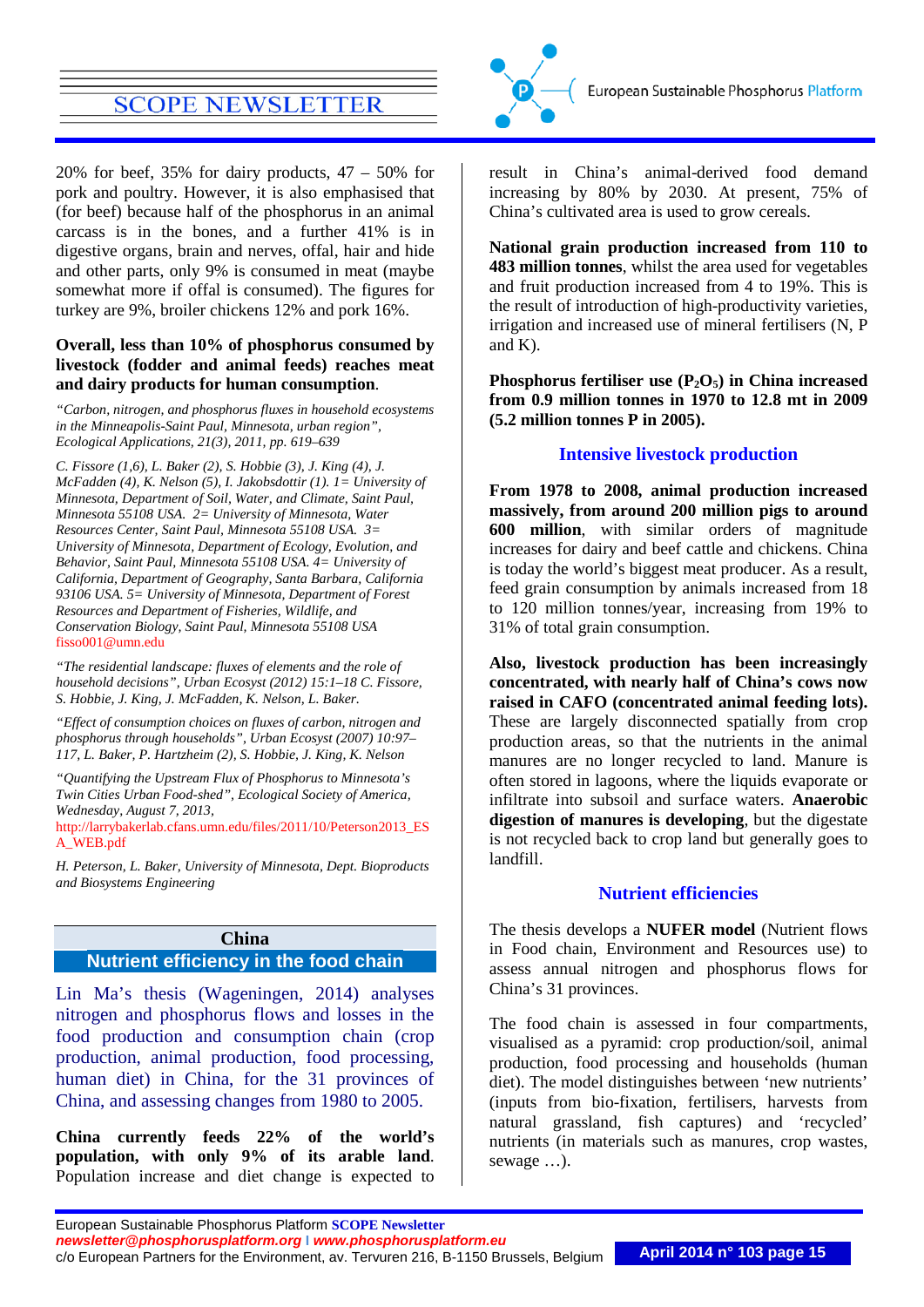**Input data** came from existing household surveys of diet (urban, rural), existing field surveys in farms, literature contents of nutrients in harvested crops and animal excreta, fertiliser, feed and food import data, etc.

## **Phosphorus Use Efficiency (PUEf)**

Phosphorus Use Efficiency in the food chain (PUEf) is defined as the **% of 'new' input nutrients contained in the food delivered to households**. This is based on the amount of phosphorus calculated to be in foodstuffs purchased by households, restaurants, canteens, etc (that is, after food waste losses in supermarkets and distribution).

This % would be even lower if **household, restaurant and canteen food losses** were taken into account, that is the amount of phosphorus actually consumed by the human population. The author concludes that China's Nutrient Use Efficiency for Phosphorus (PUEf) is on average only 7% in 2005 (13 kg of 'new' phosphorus are consumed to deliver 1 kg of P in food to households, with further losses occurring through household food wastes).

This shows **a significant decrease from 19% PUEf in 1980 to 7% in 2005**, the consequence of increasing meat and dairy in diet and agricultural intensification, particularly of livestock production. This is now significantly below the world average of 11%.

#### **Phosphorus PUE in crop production (PUEc) is 36% and in animal production (PUEa) is only 17%.**

**Nitrogen Nutrient Use Efficiency in the food chain (NUEf)** similarly decreased in China from 16% in 1980 to 9% in 2005, and is also significantly lower than the world average of 16%.

## **Phosphorus losses**

'New' phosphorus imports into China's food system (2005) were 5.2 million tonnes P in crop production and 2.6 million tonnes P in animal production. **System losses were 3 million tonnes P principally to surface waters and groundwaters**, and 3.4 million ton P accumulation in soil.

**Regional analysis** shows that losses to surface and groundwaters have particularly increased in South, East and Central China, specifically Beijing and Tianjin urban areas, Pealr River Delta, Yangzi River Delta. This is the consequence of concentration of the



human population in urban areas, and of livestock production CAFOs near these urban areas.

**The Beijing urban area P and N flows are assessed in detail** from 1978 to 2008, showing that only around 50% of nutrients in wastes (crop residues, manures, sewage) were recycled in 2008, contributing to the low Nutrient Use Efficiency for the region. Possible strategies identified to improve Nutrient Use Efficiency in the Beijing region are to decentralise human population into satellite towns, to transfer livestock production back to rural areas where manure can be reused as a fertiliser and to develop waste separation (e.g. food waste) and sewage nutrient recycling systems.

### **Future scenarios**

Possible future scenarios are presented. In the 'business as usual' scenario, China's increasing population and increasing meat and dairy in diet result in further increases of  $+25\%$  in N and P fertiliser consumption by 2030, resulting in increased N and P losses respectively of 47% and 71%.

**Scenario options assessed include**: changing diet (lower animal products consumption), increasing imports of animal products, animal feeds, balanced cropland fertilisation, precision livestock feeding, and developing manure nutrient recycling.

**The authors conclude that the predicted increase in animal products in China's population's diet inevitably results in significantly increased demand to import of animal products and animal feeds, which is of obvious importance for world food security.** Modifying the human diet and balanced cropland fertilisation are the two single most effective policy options for improve Nutrient Use Efficiency. Improving manure management is the single most effective option to reduce nutrient losses to the environment.

Overall, management measures (balanced fertilisation, precision livestock feeding, waste and manure nutrient recovery and recycling) could **approximately cancel out the otherwise predicted increased nutrient losses** in the human diet 'business as usual' scenario, as well as improving nutrient efficiency in the food chain.

*"Nutrient use efficiency in the food chain of China", 193 pages, Lin Ma PhDthesis in Wageningen University, Netherlands, March 2014, ISBN: 978-94-6173-844-8*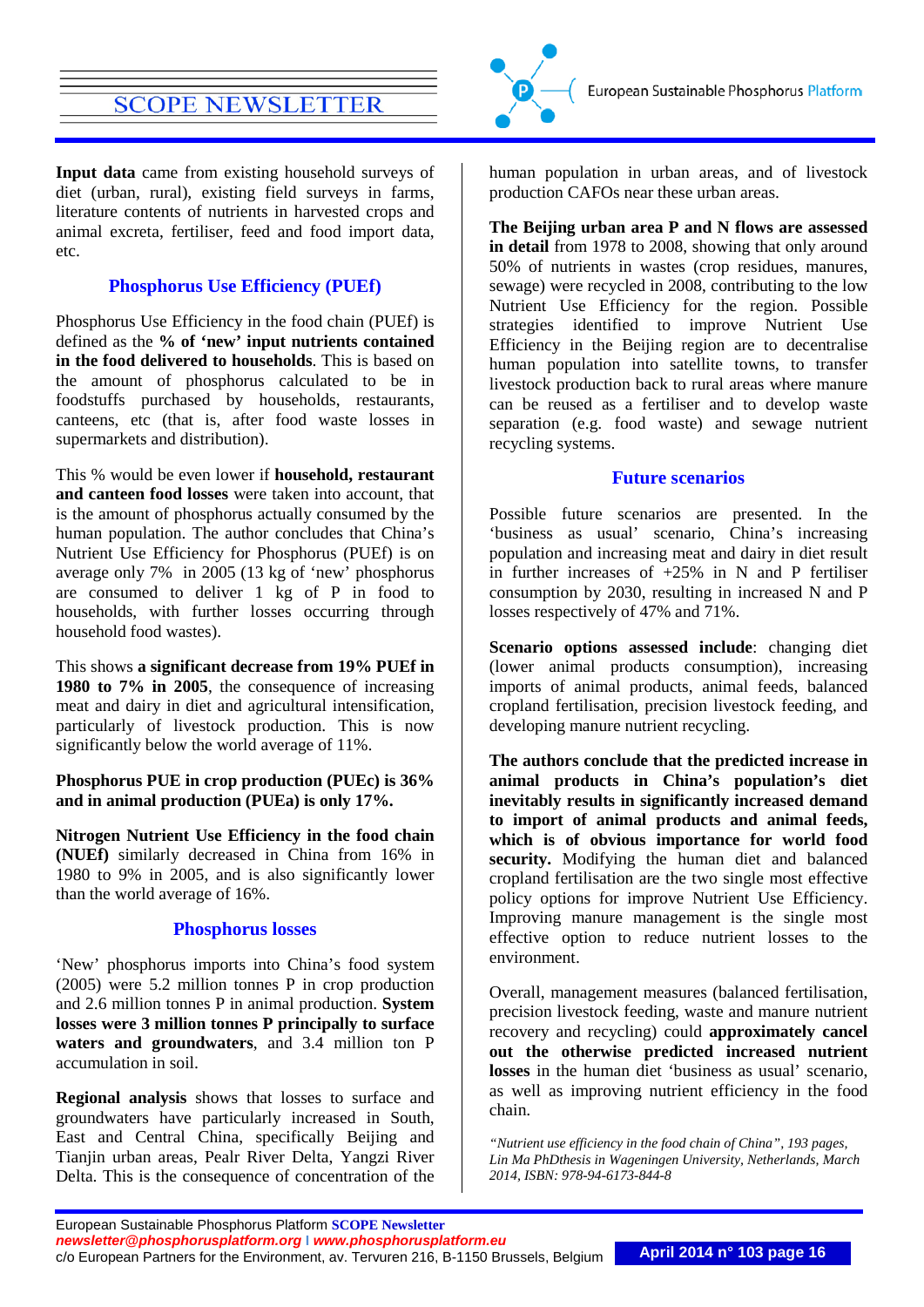## **England Food additives and eutrophication**

A report for the Environment Agency (EA) for England estimates that food additive phosphates contribute 5-10% of total phosphates in domestic sewage, with implications both for sewage works nutrient removal costs and for water quality. The report recommends that the Agency work with the food and drink industry to review the evidence base and consider alternatives to food phosphate additives, in order to reduce or withdraw their use. The report methodology is based on an estimate that food additive phosphates contribute around 10% of phosphorus in diet.

The EA report is a desk study based on literature and on exchanges with industry (questionnaire and dialogue with food and beverage industry and food additives producers).

## **Difficulties in identifying reliable data**

**The report shows an absence of agreement on data on food phosphate use** (see discussion of Comber 2012 paper below) and concludes from different available data that **food phosphate additives represent an estimated 0.14 gP/person/day, or c. 10% of phosphorus in diet**.

Data on phosphorus in diet is also complex. **The authors derived an estimated figure of 1.13 gP/person/day (total diet P, overall population per capita average)** from National Diet and Nutrition Survey data archives, covering 2008 – 2011. The authors consider that their figures are reliable, because they based on a rolling, cross-sectional survey and on food nutrient contents analysed for 6 000 foods as consumed (so including food phosphate additives where used). Figures published by NDNS in 2003 were 1.3 gP/day (1.5 for mean, 1.1 for women). The difference is related to different age groups covered by the data.

Taking the estimate that food phosphate additives contribute 10% of total diet P, then they would contribute 7-8% of total P in sewage, taking Defra (2009) figures which suggest that 68% of P in sewage comes from human urine and faeces. As detergent P loadings are reduced the relative % contribution to sewage P loadings from food additives will increase.



*SCOPE editors' note: these Defra 2009 figures assume that only 5% of sewage P is estimated to come from small industry and town centre. Other authors have estimated that the contribution of small industries and businesses (eg. abattoirs, food processing industry, metal surface treatment, restaurants, waste treatment, …) as follows: 0.9 – 1.7 gP/person/day (Bernhardt 1978, page 74) or 0.9 – 1.2 gP/person/day (Metzner 2006 citing ATV-DVWK 2003). This would mean that the contribution of phosphate food additives to sewage reaching municipal treatment works would be around 5%.*

The Environment Agency estimated total phosphorus reaching UK sewage works at 36 834 tonnes P/year (DEFRA 2009). When compared with estimated UK food phosphate additive consumption of 3210 tP/y (PAPA 2007) this suggests that phosphate food additives contribute <10% of sewage works phosphorus load. **However, this assumes that all phosphate food additives used will reach sewage works**, whereas in fact around 5% will be lost in food waste (estimate in this report), of which only part will reach sewage works.

#### **Alternatives**

The Environment Agency report notes that **phosphate food additives are used in a wide range of applications** (listed in detail in the report), including processing meat and dairy products, bakery products, beverages. **In many cases, the food and drink industry does not have effective alternatives**. Some possible alternatives are sodium based, whereas the food industry is trying to reduce sodium content because of concerns about possible health effects (heart disease risk).

**In many applications, food phosphate additives extend the shelf lives of processed foods by inhibiting bacterial development, so potentially reducing food waste losses.**

**Phosphate food additives often combine several food processing functions**, adding or restoring functional food properties, and the food industry indicates that their substitution would increase food costs. Because this would increase the price of processed foods only (phosphate food additives are not used in unprocessed foods), the social and health implications of this could be complex.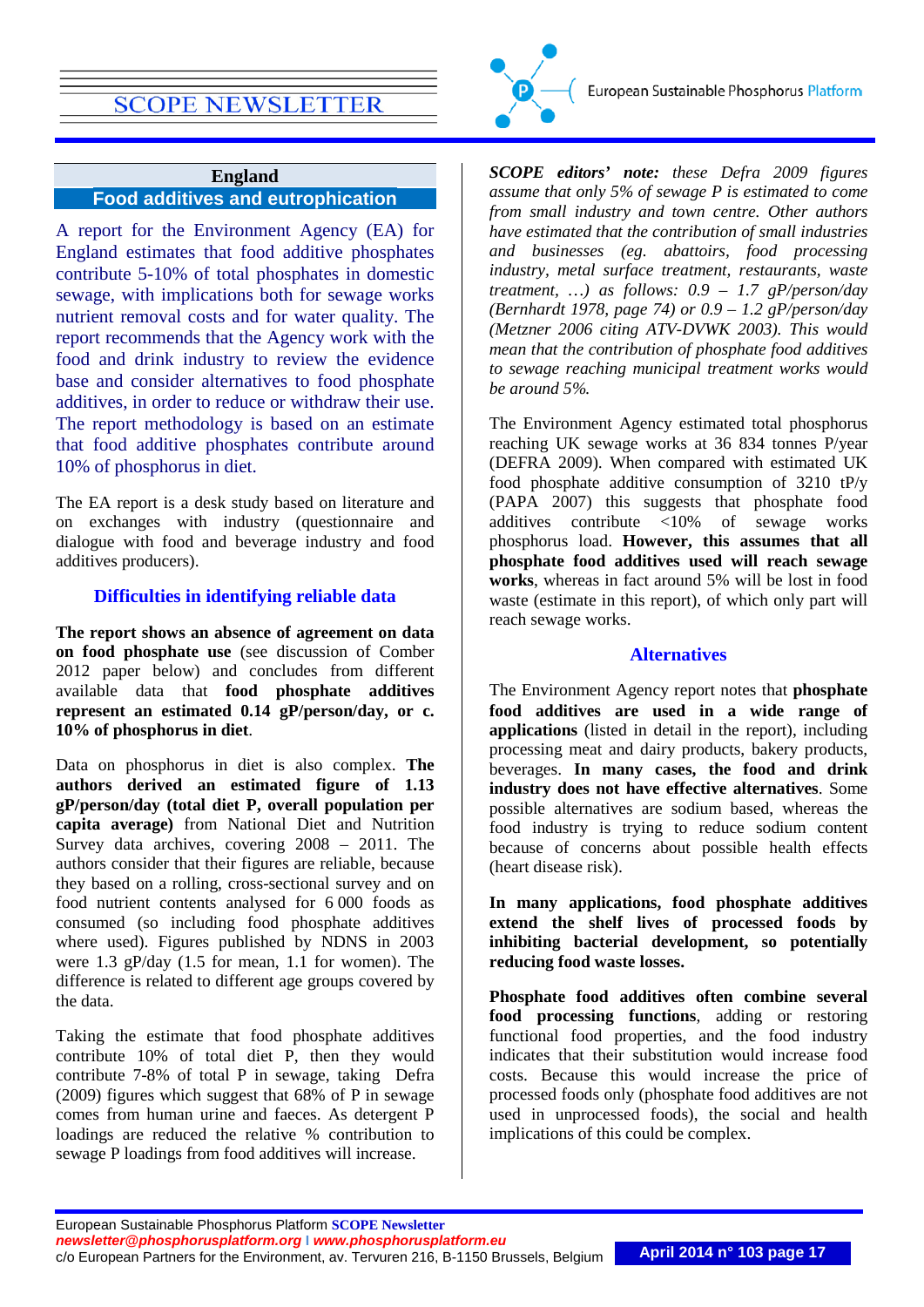#### **Conclusions**

**The Environment Agency report concludes that phosphate food additives contribute 5-10% of total phosphorus in domestic sewage**, which could represent a significant cost to municipal sewage works (nutrient removal costs) and contribute to surface water quality problems (failure to achieve Water Framework Directive 'Good Ecological Status' for phosphorus for which standards are designed to prevent eutrophication).

The report states that **few alternatives are available to substitute phosphate food additives** and recommends to work with the food and drink industry to find alternatives and to reduce or withdraw phosphate food additive use.

The report also shows the **need for updated, reliable and agreed data on both phosphate food additive use**, on possible impact on sewage works operating costs and on the environment, and shows the need for wider debate about the large contribution to sewage phosphorus from the human diet and whether there is any potential to reduce this by linking to current initiatives around more sustainable and healthy diets.,.

*DEFRA 2009 "Impact assessment of ban on phosphorus in domestic laundry cleaning products stage: final version: 21 date: 21th Sept 2009"*  [http://www.defra.gov.uk/corporate/consult/detergents](http://www.defra.gov.uk/corporate/consult/detergents-regs2005/clarification-for-IA.pdf)[regs2005/clarification-for-IA.pdf](http://www.defra.gov.uk/corporate/consult/detergents-regs2005/clarification-for-IA.pdf)

*DEFRA 2010 "Defra clarification on aspects of DLCP impact assessment, 20th January 2010"*

*UK Environment Agency "Phosphorus in food additives" Report EA-14912BH-SB, 2013, 45 pages.*

## <span id="page-17-0"></span>**Phosphorus in sewage Different sources of P in domestic sewage**

A paper by Comber et al. 2013, based on work done for UK Water Industry Research (UKWIR), estimates phosphorus inputs to domestic sewage from different sources including food, phosphate food additives, domestic machine laundry and machine dishwashing detergents, tap water supply phosphate dosing (to counter lead solvency from pipes), personal care products (in particular toothpastes) and food wastes.



Approximate estimates for phosphorus from different sources are based on a **range of assumptions**. For example, for toothpastes, phosphorus content is identified for 42 different brands of toothpaste and it is then assumed that the market share is equal for all of these brands of toothpaste. In this paper, non-domestic sources of phosphorus to sewage works are not taken into account: e.g. small industry, food-processing industries, run-off from cities (e.g. pet excretions, leaves …), background phosphorus in water …

A figure for intake of phosphate food additives is adopted, **derived by taking the sum of figures for intakes of 12 different specified food phosphate additives** (table 3 in Comber et al.).

### **Incorrect references and factor errors**

These figures are referenced to HMSO/Henderson 2003 [references 15 = 17], but this is a **reference error** and the correct reference should be to M. Rahuman, University of Abertay, MSc thesis 2009 (not published). In this thesis, which contains many errors and appears to be unreliable, these figures (table 2.4, p29) are referenced to an HMSO 1993 publication which is not included in the thesis references, but which we have nonetheless identified and obtained.

The thesis (incorrectly, the units are wrong by  $x1000$ ) concludes that food phosphate additive intake is 0.0006 g of additives/day (p. 27). However, Comber et al. then copy the figures but indicate that this is the intake of phosphorus, not intake of additive compounds: **this is an error of at least factor 4x** because the phosphorus content of these compounds is somewhat less than 25% [1], so that the correct figure (as derived from these 1983 data) would be 0.15 gP/person/day phosphorus intake from food additives.

**The incorrect figure (0.6 gP/day) given by Comber et al. is considered as "unrealistic" by the Environment Agency for England** (see above), who discard this figure, and note that it is orders of magnitude higher than any other published figure, and that it would suggest that the UK consumes over 50% of total EU food phosphate additive production.

Comber et al. estimate diet phosphorus intake from the daily intake of different food types multiplied by average phosphorus content, concluding a total 1.3 gP/person/day, which is close to 2003 UK National Diet and Nutrition survey estimates (Henderson 2003: 1.1 gP/day for women, 1.5 gP/day for men).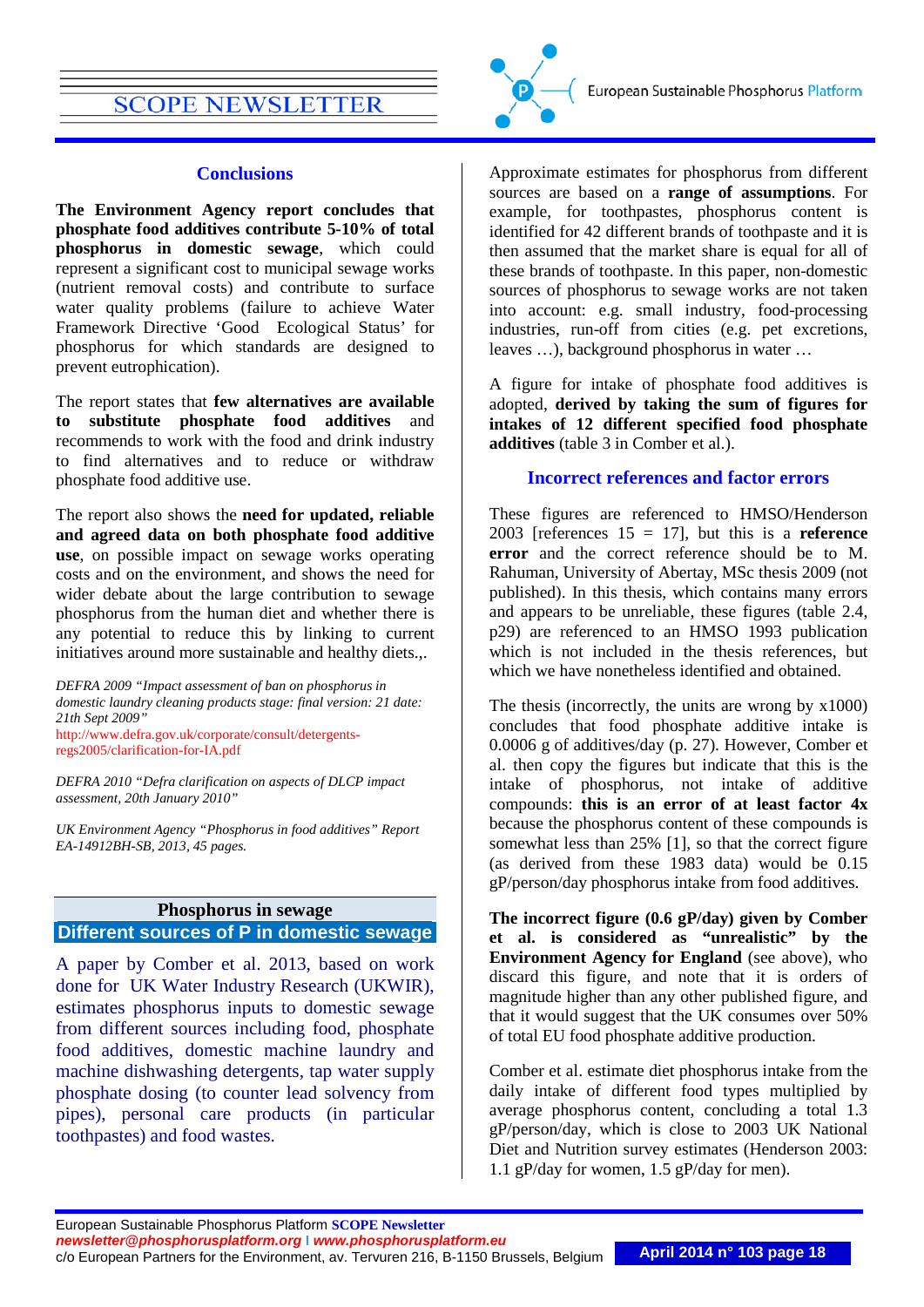

#### **Other sources of phosphorus to sewage**

Other sources of phosphorus to UK domestic sewage estimated by Comber et al. (all figures in gP/person/day) are:

- **domestic laundry detergents**: 0.16gP/person/day from phosphate (falling with phase-out) plus 0.12 gP from phosphonates
- **domestic dishwasher detergents**: 0.18gP from phosphates (expected to disappear in 2017) plus 0.0006 gP from phosphonates
- **toothpaste**: 0.022 gP
- **other personal care products** (shampoos, soaps): near zero
- water supply phosphate dosing for lead solvency: 0.13 gP
- **food wastes going to the sink**: 0.1 gP

*[1] E.g. the largest intake phosphate listed is sodium diphosphate = tetrasodium pyrophosphate H4O7P2.4Na or hydrated form H4O7P2.4Na.10(H2O), for which P = 23% or 13% of molecular weight respectively*

*"Domestic source of phosphorus to sewage treatment works", Environmental Technology, Vol. 34, No. 10, 1349–1358, 2013*  <http://dx.doi.org/10.1080/09593330.2012.747003>

*S. Comber, Environmental Science, Plymouth University, Plymouth, UK. M. Gardner, K. Georges, Atkins Limited, Bristol, UK. D. Blackwood, D. Gilmour, Urban Water Technology Centre, University of Abertay, Dundee, UK.* [sean.comber@plymouth.ac.uk](mailto:sean.comber@plymouth.ac.uk)

*Refs. 15 = 17 in Comber et al. 2012: "The National Diet & Nutrition Survey: adults aged 19 to 64 years. Vitamin and mineral intake and urinary analytes", L. Henderson, K. Irving, J. Gregory, NDNS, 2003* <http://www.food.gov.uk/multimedia/pdfs/ndnsv3.pdf>

*M. Rahuman, University of Abertay, MSc thesis, September 2009 "Source control of phosphates by changing practice in the food production industries" (not published)*

*HMSO (UK), 1993 "Dietary Intake of Food Additives in the Uk: Initial Surveillance" (Food Surveillance Paper No. 37)*

#### **Nutrient Platforms**

**Europe:** *[www.phosphorusplatform.org](http://www.phosphorusplatform.org/)*

**Netherlands:** *[www.nutrientplatform.org](http://www.nutrientplatform.org/)*

**Flanders (Belgium):** *<http://www.vlakwa.be/nutrientenplatform/>*

**Germany:** *[www.deutsche-phosphor-plattform.de](http://www.deutsche-phosphor-plattform.de/)*

<span id="page-18-0"></span>**North America Partnership on Phosphorus Sustainability NAPPS** *[j.elser@asu.edu](mailto:j.elser@asu.edu)*

**US P-RCN** (Sustainable Phosphorus Research Coordination Network) *[j.elser@asu.edu](mailto:j.elser@asu.edu)*

**P-RCN student network**: *[rimjhim.aggarwal@asu.edu](mailto:rimjhim.aggarwal@asu.edu)*

## **Opportunities**

#### **US & Canada phosphorus networks**

**North America Partnership on Phosphorus Sustainability NAPPS** *[j.elser@asu.edu](mailto:j.elser@asu.edu)*

**US P-RCN** (Sustainable Phosphorus Research Coordination Network) *[j.elser@asu.edu](mailto:j.elser@asu.edu)*

**P-RCN student network**: *[rimjhim.aggarwal@asu.edu](mailto:rimjhim.aggarwal@asu.edu)*

#### **Nutrient Removal Research Report**

BlueTech Research's **Nutrient Removal and Recovery Market and Technology Overview Insight Report** provides a comprehensive look into the nutrient removal and recovery market, providing key information on market drivers and barriers, technology providers, and the regulatory landscape within major markets, including the European Union, USA and China.

To purchase this Insight Report and learn about other available Insight Reports, please visit *[http://www.bluetechresearch.com/tools/reports/upcoming](http://www.bluetechresearch.com/tools/reports/upcoming-bluetech-insight-report-advanced-nutrient-removal-and-recovery/?utm_source=Scope%20Newsletter&utm_medium=Email&utm_campaign=Scope%20Nutrient)[bluetech-insight-report-advanced-nutrient-removal-and](http://www.bluetechresearch.com/tools/reports/upcoming-bluetech-insight-report-advanced-nutrient-removal-and-recovery/?utm_source=Scope%20Newsletter&utm_medium=Email&utm_campaign=Scope%20Nutrient)[recovery/?utm\\_source=Scope%20Newsletter&utm\\_medium=Emai](http://www.bluetechresearch.com/tools/reports/upcoming-bluetech-insight-report-advanced-nutrient-removal-and-recovery/?utm_source=Scope%20Newsletter&utm_medium=Email&utm_campaign=Scope%20Nutrient) [l&utm\\_campaign=Scope%20Nutrient](http://www.bluetechresearch.com/tools/reports/upcoming-bluetech-insight-report-advanced-nutrient-removal-and-recovery/?utm_source=Scope%20Newsletter&utm_medium=Email&utm_campaign=Scope%20Nutrient)*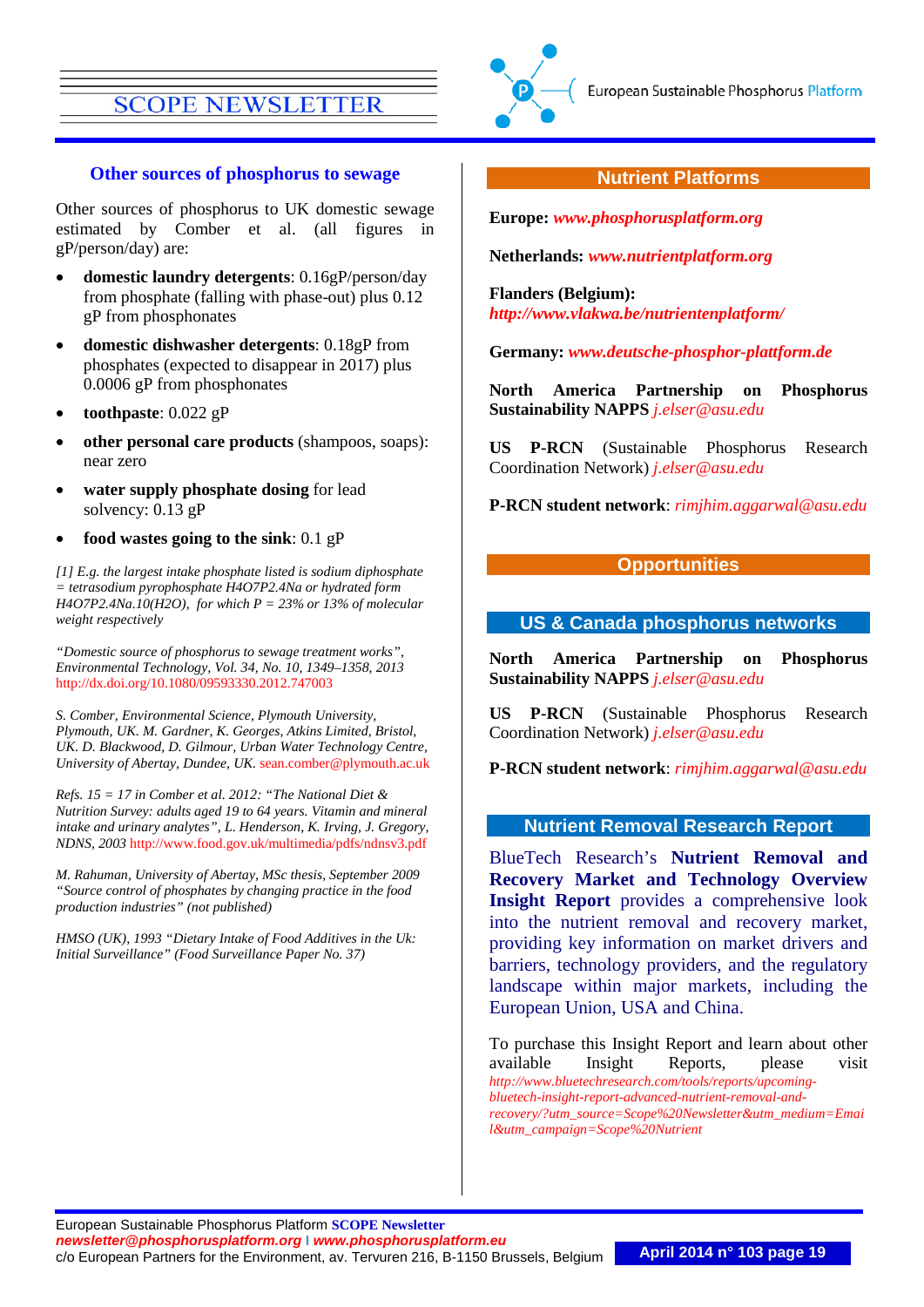

#### **Horizon 2020 funding opportunities**

The EU's R&D funding programme **Horizon2020** includes areas relevant to P sustainability..

**The European Sustainable Phosphorus Platform invites** expressions of interest to *[info@phosphorusplatform.eu](mailto:info@phosphorusplatform.eu)* from interested organisations, project consortia. Your information can be circulated to possible partners.

#### **H2020 funding opportunities relevant to phosphorus management identified to date**

*Please note that the list below may not be complete. It is ESPP's analysis to date. The presentation made by ESPP of call content may not be accurate, and you are recommended to verify directly with the published call texts and obtain competent advice where useful.*

#### *SPIRE-07-2015 – deadline = 19/12/2014*

[http://ec.europa.eu/research/participants/portal/desktop/en/opportu](http://ec.europa.eu/research/participants/portal/desktop/en/opportunities/h2020/topics/2166-spire-07-2015.html) [nities/h2020/topics/2166-spire-07-2015.html](http://ec.europa.eu/research/participants/portal/desktop/en/opportunities/h2020/topics/2166-spire-07-2015.html) *"Recovery technologies for metals and other minerals"*

#### *WASTE 7-2015 - deadline = 16/10/2014*

[http://ec.europa.eu/research/participants/data/ref/h2020/wp/2014\\_2](http://ec.europa.eu/research/participants/data/ref/h2020/wp/2014_2015/main/h2020-wp1415-climate_en.pdf) [015/main/h2020-wp1415-climate\\_en.pdf](http://ec.europa.eu/research/participants/data/ref/h2020/wp/2014_2015/main/h2020-wp1415-climate_en.pdf)

*"Ensuring sustainable use of agricultural waste, coproducts and byproducts", includes "nutrient, energy and biochemical recovery from manure and other effluents"*

*SC5-11(b)-2014 - deadline = 10/3/2015* [http://ec.europa.eu/research/participants/data/ref/h2020/wp/2014\\_2](http://ec.europa.eu/research/participants/data/ref/h2020/wp/2014_2015/main/h2020-wp1415-climate_en.pdf) [015/main/h2020-wp1415-climate\\_en.pdf](http://ec.europa.eu/research/participants/data/ref/h2020/wp/2014_2015/main/h2020-wp1415-climate_en.pdf) *"New solutions for sustainable production of raw materials" (b) 2014 "Flexible processing technologies"*

#### *SC5-13(f)-2015 – deadline = 10/3/2015* [http://ec.europa.eu/research/participants/data/ref/h2020/wp/2014\\_2](http://ec.europa.eu/research/participants/data/ref/h2020/wp/2014_2015/main/h2020-wp1415-climate_en.pdf) [015/main/h2020-wp1415-climate\\_en.pdf](http://ec.europa.eu/research/participants/data/ref/h2020/wp/2014_2015/main/h2020-wp1415-climate_en.pdf)

*"Coordinating and supporting raw materials research and innovation"*

*"Strategic international dialogues and cooperation with raw materials producing countries and industry"*

#### *EIP WG - announced Feb. 2014, expected to be published soon* [http://ec.europa.eu/agriculture/eip/focus-groups/call-3](http://ec.europa.eu/agriculture/eip/focus-groups/call-3-announcement_en.pdf) [announcement\\_en.pdf](http://ec.europa.eu/agriculture/eip/focus-groups/call-3-announcement_en.pdf)

*European Innovation Partnership (EIP) "Agricultural Productivity and Sustainability", call to set up new Focus Groups – limited action, c 20 experts, funding for a few meetings and a report: "Fertiliser efficiency – focus on horticulture in open field – How to resolve the conflict between crop quality demands and legislative requirements through innovative fertilisation and nutrient recycling."*

#### *KIC Raw Materials – deadline = 10/9/2014*

[http://eit.europa.eu/newsroom-and-media/article/innovate-join-the](http://eit.europa.eu/newsroom-and-media/article/innovate-join-the-eit-and-spur-innovation-and-entrepreneurship-across-europe/)[eit-and-spur-innovation-and-entrepreneurship-across-europe/](http://eit.europa.eu/newsroom-and-media/article/innovate-join-the-eit-and-spur-innovation-and-entrepreneurship-across-europe/) *To address: raw materials – sustainable exploration, extraction processing, recycling and substitution.*

#### **ARREAU P-recovery Action Group**

**ARREAU Action Group on resource recovery** selected by the EU Water EIP:

ARREA = Accelerating Resource Recovery from Water Cycle, coordinated by KWR Water B.V., The Netherlands

[http://www.eip-water.eu/eip-water-keeps-growing-and-welcomes-](http://www.eip-water.eu/eip-water-keeps-growing-and-welcomes-16-new-action-groups)[16-new-action-groups](http://www.eip-water.eu/eip-water-keeps-growing-and-welcomes-16-new-action-groups)

#### **Raw Materials Covenant approved**

The European commission has approved the "**Commitment" for a Raw Materials Covenant (RMC) for a Circular Economy**, taking local phosphorus recycling, reuse and efficiency as a leading example.

Local sustainable phosphorus management will be a flagship project for the RMC Covenant, and the ESPP (European Sustainable Phosphorus Platform) will assist cities and regions in **defining guidelines for local policies, tools and objectives for phosphorus flow assessment, reuse and recycling and use efficiency**.

<http://ec.europa.eu/eip/raw-materials/en/commitment-detail/410>

### **Call for texts: perspectives for phosphorus futures**

### Send us your **vision for sustainable phosphorus in tomorrow's world**.

Texts should present likely scenarios or perspectives for the coming 10-25 years, combining vision, gamechanges, justified realism. The objective is not to address policy proposals or specific actions, but rather to assess structural questions and propose visions for the future.

**This special edition SCOPE Newsletter will be circulated to 60 000 decision makers, stakeholders and scientists worldwide**, and presented at the 4th world Sustainable Phosphorus Summit, 1 - 3 Sept., Montpellier, France *[http://SPS2014.cirad.fr](http://sps2014.cirad.fr/)*

*Maximum 500 words. Deadline 15th May 2014 by email to*  [info@phosphorusplatform.org](mailto:info@phosphorusplatform.org)

*Further details in SCOPE Newsletter n° 102 at*  <http://www.phosphorusplatform.org/downloads.html>